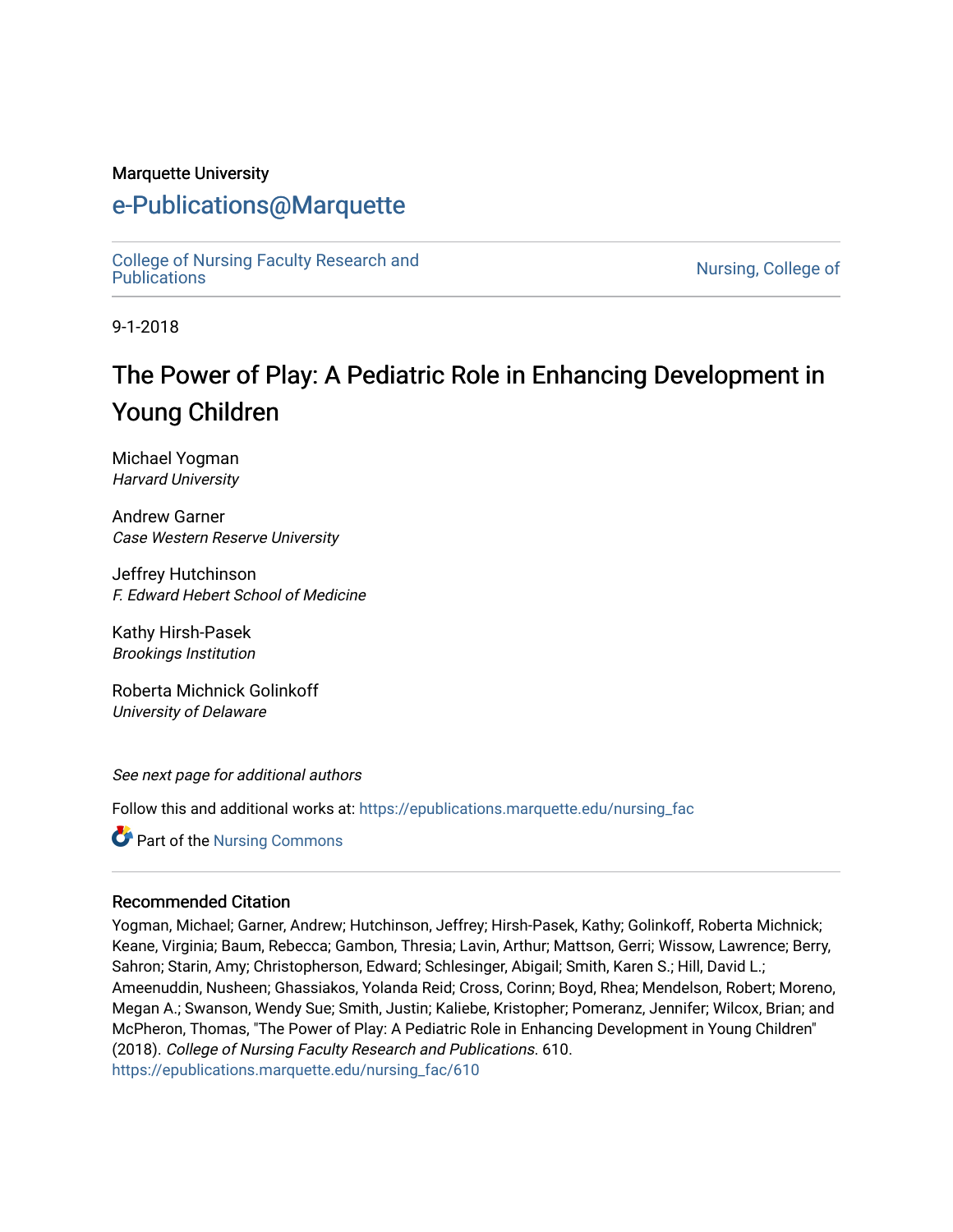#### Authors

Michael Yogman, Andrew Garner, Jeffrey Hutchinson, Kathy Hirsh-Pasek, Roberta Michnick Golinkoff, Virginia Keane, Rebecca Baum, Thresia Gambon, Arthur Lavin, Gerri Mattson, Lawrence Wissow, Sahron Berry, Amy Starin, Edward Christopherson, Abigail Schlesinger, Karen S. Smith, David L. Hill, Nusheen Ameenuddin, Yolanda Reid Ghassiakos, Corinn Cross, Rhea Boyd, Robert Mendelson, Megan A. Moreno, Wendy Sue Swanson, Justin Smith, Kristopher Kaliebe, Jennifer Pomeranz, Brian Wilcox, and Thomas McPheron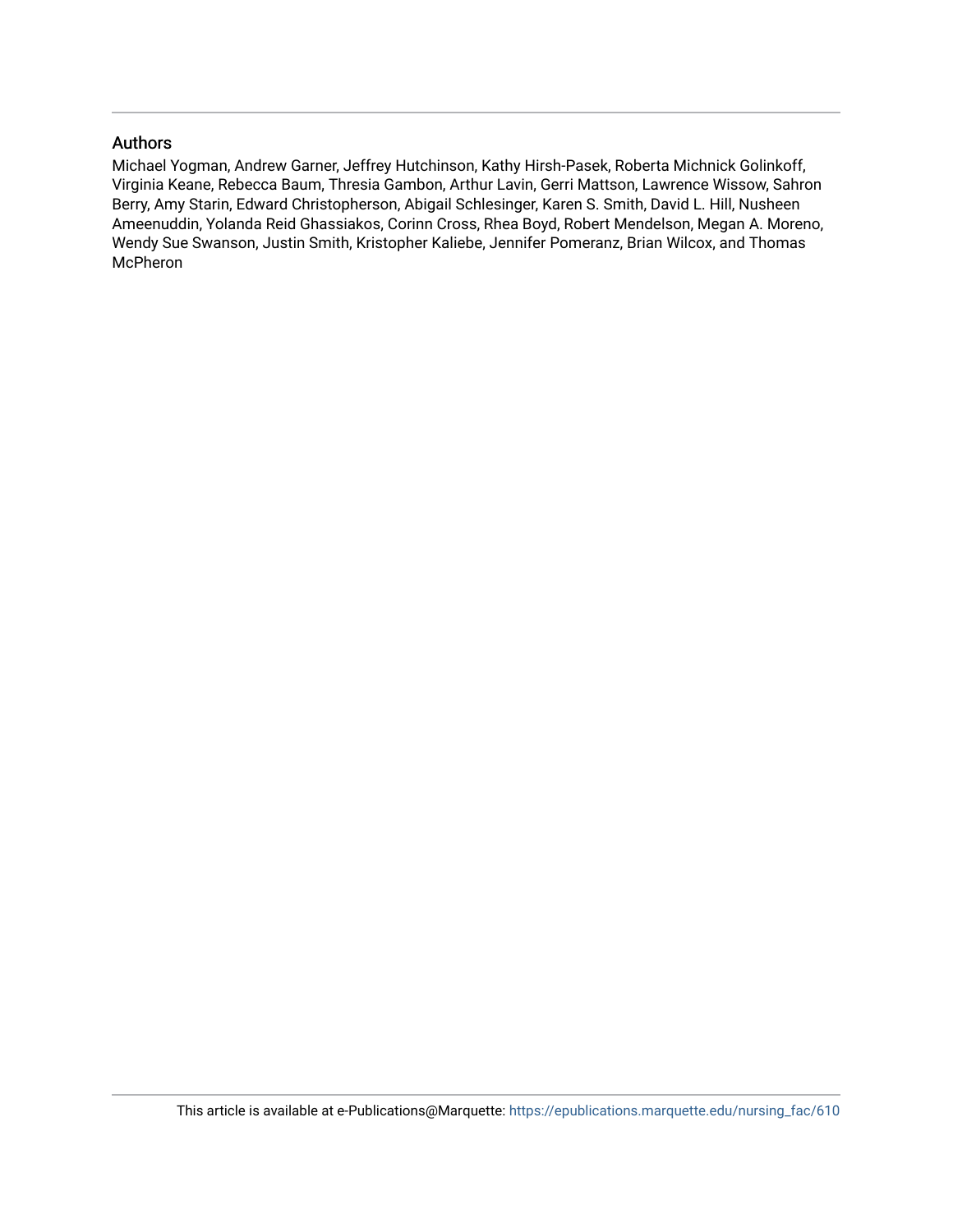**Marquette University**

# **e-Publications@Marquette**

# *Nursing Faculty Research and Publications/College of Nursing*

*This paper is NOT THE PUBLISHED VERSION;* **but the author's final, peer-reviewed manuscript.** The published version may be accessed by following the link in the citation below.

*Pediatrics*, Vol. 142, No. 3 (September 1, 2018). DOI. This article is © American Academy of Pediatrics and permission has been granted for this version to appear in [e-Publications@Marquette.](http://epublications.marquette.edu/) American Academy of Pediatrics does not grant permission for this article to be further copied/distributed or hosted elsewhere without the express permission from American Academy of Pediatrics.

# The Power of Play: A Pediatric Role in Enhancing Development in Young Children

#### Michael Yogman

Department of Pediatrics, Harvard Medical School, Harvard University and Mount Auburn Hospital, Cambridge, Massachusetts;

#### Andrew Garner

Department of Pediatrics, School of Medicine, Case Western Reserve University and University Hospitals Medical Practices, Cleveland, Ohio;

#### Jeffrey Hutchinson

Department of Pediatrics, F. Edward Hebert School of Medicine, Uniformed Services University, Bethesda, Maryland

#### Kathy Hirsh-Pasek

Department of Psychology, Brookings Institution and Temple University, Philadelphia, Pennsylvania Roberta Michnick Golinkoff

School of Education, University of Delaware, Newark, Delaware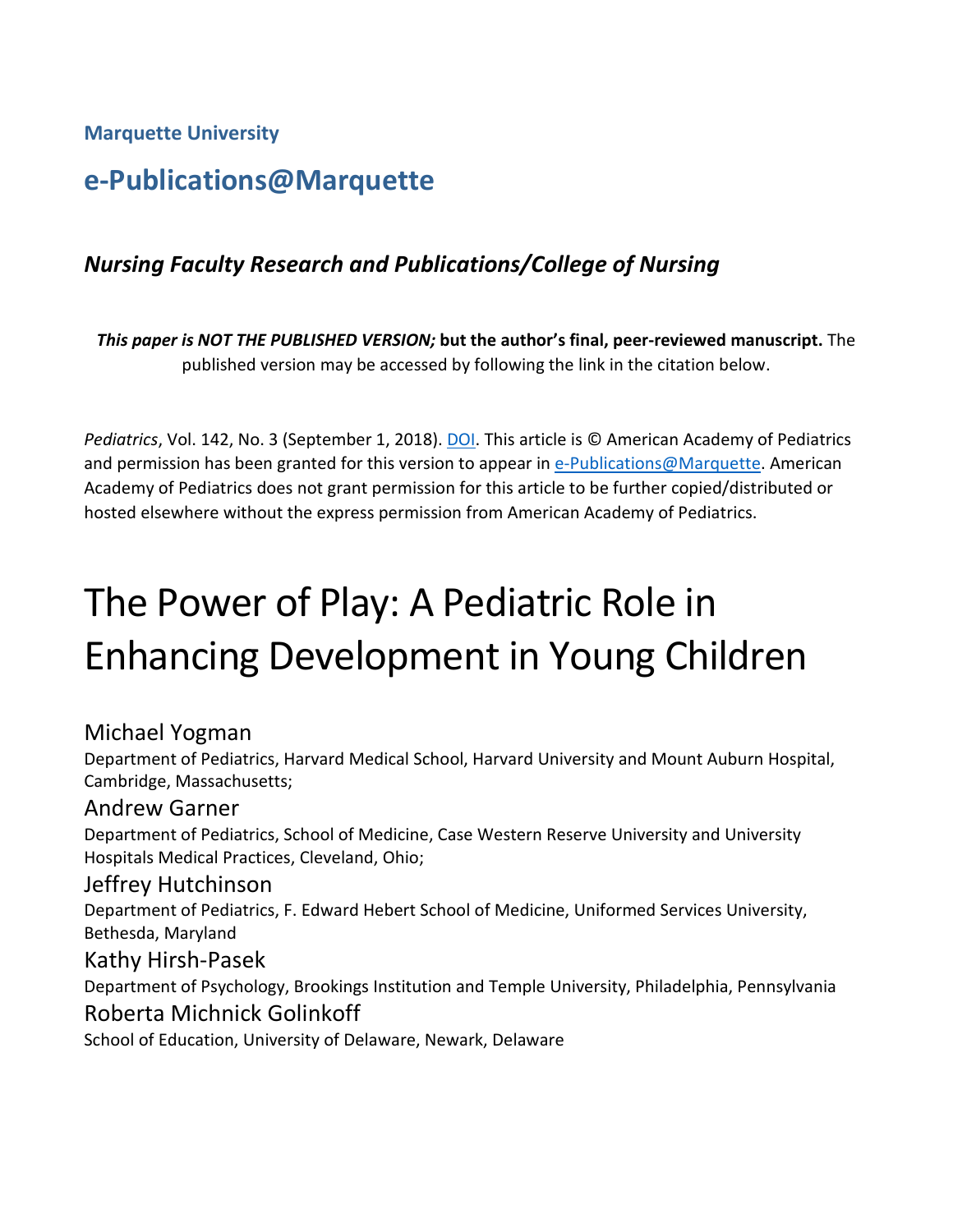# Abstract

Children need to develop a variety of skill sets to optimize their development and manage toxic stress. Research demonstrates that developmentally appropriate play with parents and peers is a singular opportunity to promote the social-emotional, cognitive, language, and self-regulation skills that build executive function and a prosocial brain. Furthermore, play supports the formation of the safe, stable, and nurturing relationships with all caregivers that children need to thrive.

Play is not frivolous: it enhances brain structure and function and promotes executive function (ie, the process of learning, rather than the content), which allow us to pursue goals and ignore distractions.

When play and safe, stable, nurturing relationships are missing in a child's life, toxic stress can disrupt the development of executive function and the learning of prosocial behavior; in the presence of childhood adversity, play becomes even more important. The mutual joy and shared communication and attunement (harmonious serve and return interactions) that parents and children can experience during play regulate the body's stress response. This clinical report provides pediatric providers with the information they need to promote the benefits of play and and to write a prescription for play at well visits to complement reach out and read. At a time when early childhood programs are pressured to add more didactic components and less playful learning, pediatricians can play an important role in emphasizing the role of a balanced curriculum that includes the importance of playful learning for the promotion of healthy child development.

#### Abbreviations:

AAP — American Academy of Pediatrics

*BDNF* — brain-derived neurotrophic factor

PFC — prefrontal cortex

#### Introduction

Since the publication of the American Academy of Pediatrics (AAP) Clinical Reports on the importance of play in  $2007$  $2007$ , $\frac{1}{2}$  $\frac{1}{2}$  $\frac{1}{2}$  newer research has provided additional evidence of the critical importance of play in facilitating parent engagement; promoting safe, stable, and nurturing relationships; encouraging the development of numerous competencies, including executive functioning skills; and improving life course trajectories[.](https://pediatrics.aappublications.org/content/142/3/e20182058#ref-3)**<sup>3</sup>**–**[5](https://pediatrics.aappublications.org/content/142/3/e20182058#ref-5)** An increasing societal focus on academic readiness (promulgated by the No Child Left Behind Act of 2001) has led to a focus on structured activities that are designed to promote academic results as early as preschool, with a corresponding decrease in playful learning. Social skills, which are part of playful learning, enable children to listen to directions, pay attention, solve disputes with words, and focus on tasks without constant supervision.**[6](https://pediatrics.aappublications.org/content/142/3/e20182058#ref-6)** By contrast, a recent trial of an early mathematics intervention in preschool showed almost no gains in math achievement in later elementary school.**[7](https://pediatrics.aappublications.org/content/142/3/e20182058#ref-7)** Despite criticism from early childhood experts, the 2003 Head Start Act reauthorization ended the program evaluation of social emotional skills and was focused almost exclusively on preliteracy and premath skills[.](https://pediatrics.aappublications.org/content/142/3/e20182058#ref-8)**<sup>8</sup>** The AAP report on school readiness includes an emphasis on the importance of whole child readiness (including social–emotional, attentional, and cognitive skills).**[9](https://pediatrics.aappublications.org/content/142/3/e20182058#ref-9)** Without that emphasis, children's ability to pay attention and behave appropriately in the classroom is disadvantaged.

The definition of play is elusive. However, there is a growing consensus that it is an activity that is intrinsically motivated, entails active engagement, and results in joyful discovery. Play is voluntary and often has no extrinsic goals; it is fun and often spontaneous. Children are often seen actively engaged in and passionately engrossed in play; this builds executive functioning skills and contributes to school readiness (bored children will not learn well).**[10](https://pediatrics.aappublications.org/content/142/3/e20182058#ref-10)** Play often creates an imaginative private reality, contains elements of make believe, and is nonliteral.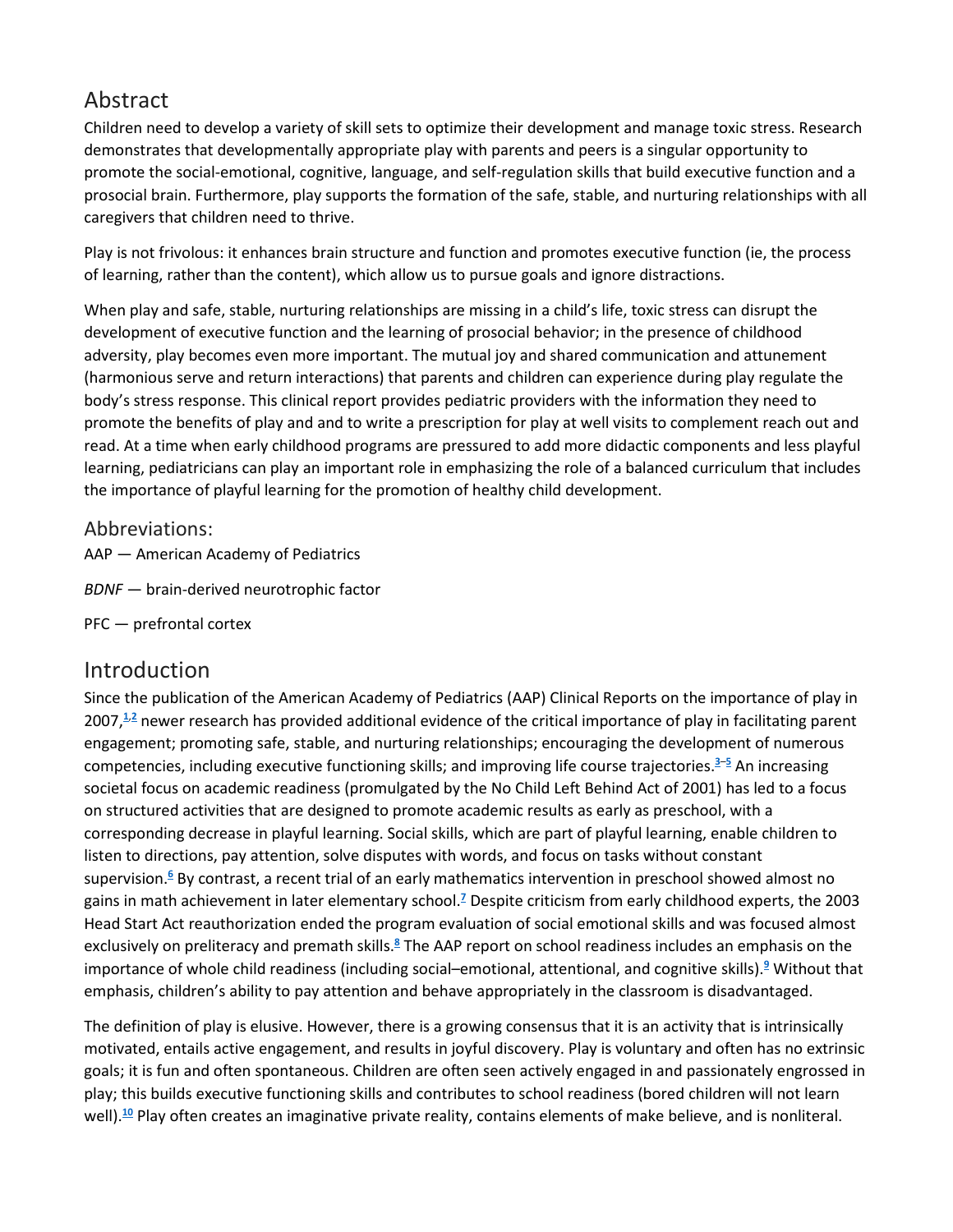Depending on the culture of the adults in their world, children learn different skills through play. Sociodramatic play is when children act out the roles of adulthood from having observed the activities of their elders. Extensive studies of animal play suggest that the function of play is to build a prosocial brain that can interact effectively with others.<sup>[11](https://pediatrics.aappublications.org/content/142/3/e20182058#ref-11)</sup>

Play is fundamentally important for learning 21st century skills, such as problem solving, collaboration, and creativity, which require the executive functioning skills that are critical for adult success. The United Nations Convention on the Rights of the Child has enshrined the right to engage in play that is appropriate to the age of the child in Article 21.**[12](https://pediatrics.aappublications.org/content/142/3/e20182058#ref-12)** In its 2012 exhibit "The Century of the Child: 1900–2000," the Museum of Modern Art noted, "Play is to the 21st century what work was to industrialization. It demonstrates a way of knowing, doing, and creating value."**[13](https://pediatrics.aappublications.org/content/142/3/e20182058#ref-13)** Resnick**[14](https://pediatrics.aappublications.org/content/142/3/e20182058#ref-14)** has described 4 guiding principles to support creative learning in children: projects, passion, peers, and play. Play is not just about having fun but about taking risks, experimenting, and testing boundaries. Pediatricians can be influential advocates by encouraging parents and child care providers to play with children and to allow children to have unstructured time to play as well as by encouraging educators to recognize playful learning as an important complement to didactic learning. Some studies**[15](https://pediatrics.aappublications.org/content/142/3/e20182058#ref-15)**–**[18](https://pediatrics.aappublications.org/content/142/3/e20182058#ref-18)** note that the new information economy, as opposed to the older industrial 1, demands more innovation and less imitation, more creativity and less conformity. Research on children's learning indicates that learning thrives when children are given some agency (control of their own actions) to play a role in their own learning.**[19](https://pediatrics.aappublications.org/content/142/3/e20182058#ref-19)** The demands of today's world require that the teaching methods of the past 2 centuries, such as memorization, be replaced by innovation, application, and transfer.**[18](https://pediatrics.aappublications.org/content/142/3/e20182058#ref-18)**

#### Nature of Learning and Play

Bruner et al**[20](https://pediatrics.aappublications.org/content/142/3/e20182058#ref-20)** stressed the fact that play is typically buffered from real-life consequences. Play is part of our evolutionary heritage, occurs in a wide spectrum of species, is fundamental to health, and gives us opportunities to practice and hone the skills needed to live in a complex world.**[21](https://pediatrics.aappublications.org/content/142/3/e20182058#ref-21)** Although play is present in a large swath of species within the animal kingdom, from invertebrates (such as the octopus, lizard, turtle, and honey bee) to mammals (such as rats, monkeys, and humans),**[22](https://pediatrics.aappublications.org/content/142/3/e20182058#ref-22)** social play is more prominent in animals with a large neocortex.**[23](https://pediatrics.aappublications.org/content/142/3/e20182058#ref-23)** Studies of animal behavior suggests that play provides animals and humans with skills that will help them with survival and reproduction.**[24](https://pediatrics.aappublications.org/content/142/3/e20182058#ref-24)** Locomotor skills learned through rough-and-tumble play enables escape from predators. However, animals play even when it puts them at risk of predation.**[25](https://pediatrics.aappublications.org/content/142/3/e20182058#ref-25)** It is also suggested that play teaches young animals what they can and cannot do at times when they are relatively free from the survival pressures of adult life.**[26](https://pediatrics.aappublications.org/content/142/3/e20182058#ref-26)** Play and learning are inextricably linked.**[27](https://pediatrics.aappublications.org/content/142/3/e20182058#ref-27)** A Russian psychologist recognized that learning occurs when children actively engage in practical activities within a supportive social context. The accumulation of new knowledge is built on previous learning, but the acquisition of new skills is facilitated by social and often playful interactions. He was interested in what he called the "zone of proximal development," which consists of mastering skills that a child could not do alone but could be developed with minimal assistance.**[28](https://pediatrics.aappublications.org/content/142/3/e20182058#ref-28)** Within the zone of proximal development, the "how" of learning occurs through a reiterative process called scaffolding, in which new skills are built on previous skills and are facilitated by a supportive social environment. The construct of scaffolding has been extrapolated to younger children. Consider how a social smile at 6 to 8 weeks of age invites cooing conversations, which leads to the reciprocal dance of social communication even before language emerges, followed by social referencing (the reading of a parent's face for nonverbal emotional content). The balance between facilitating unstructured playtime for children and encouraging adult scaffolding of play will vary depending on the competing needs in individual families, but the "serve-and-return" aspect of play requires caregiver engagement.**[29](https://pediatrics.aappublications.org/content/142/3/e20182058#ref-29)**

Early learning and play are fundamentally social activities**[30](https://pediatrics.aappublications.org/content/142/3/e20182058#ref-30)** and fuel the development of language and thought. Early learning also combines playful discovery with the development of social–emotional skills. It has been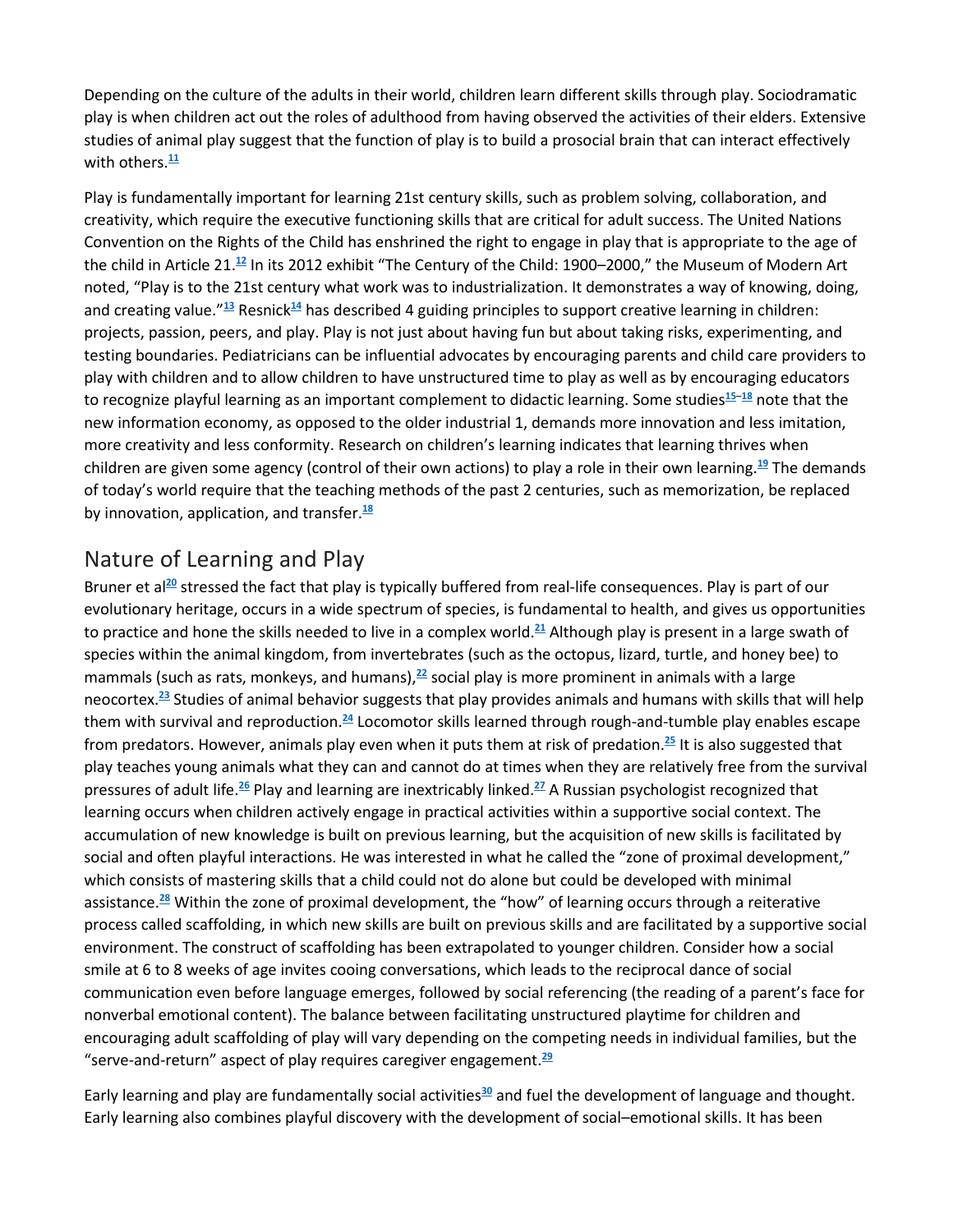demonstrated that children playing with toys act like scientists and learn by looking and listening to those around them.**[15](https://pediatrics.aappublications.org/content/142/3/e20182058#ref-15)**–**[17](https://pediatrics.aappublications.org/content/142/3/e20182058#ref-17)** However, explicit instructions limit a child's creativity; it is argued that we should let children learn through observation and active engagement rather than passive memorization or direct instruction. Preschool children do benefit from learning content, but programs have many more didactic components than they did 20 years ago.**[31](https://pediatrics.aappublications.org/content/142/3/e20182058#ref-31)** Successful programs are those that encourage playful learning in which children are actively engaged in meaningful discovery.**[32](https://pediatrics.aappublications.org/content/142/3/e20182058#ref-32)** To encourage learning, we need to talk to children, let them play, and let them watch what we do as we go about our everyday lives. These opportunities foster the development of executive functioning skills that are critically important for the development of 21st century skills, such as collaboration, problem solving, and creativity, according to the 2010 IBM's Global CEO Study.**[33](https://pediatrics.aappublications.org/content/142/3/e20182058#ref-33)**

# Categories of Play

Play has been categorized in a variety of ways, each with its own developmental sequence.**[32](https://pediatrics.aappublications.org/content/142/3/e20182058#ref-32)**,**[34](https://pediatrics.aappublications.org/content/142/3/e20182058#ref-34)**

#### Object Play

This type of play occurs when an infant or child explores an object and learns about its properties. Object play progresses from early sensorimotor explorations, including the use of the mouth, to the use of symbolic objects (eg, when a child uses a banana as a telephone) for communication, language, and abstract thought.

#### Physical, Locomotor, or Rough-and-Tumble Play

This type of play progresses from pat-a-cake games in infants to the acquisition of foundational motor skills in toddlers**[35](https://pediatrics.aappublications.org/content/142/3/e20182058#ref-35)** and the free play seen at school recess. The development of foundational motor skills in childhood is essential to promoting an active lifestyle and the prevention of obesity.**[36](https://pediatrics.aappublications.org/content/142/3/e20182058#ref-36)**–**[39](https://pediatrics.aappublications.org/content/142/3/e20182058#ref-39)** Learning to cooperate and negotiate promotes critical social skills. Extrapolation from animal data suggests that guided competition in the guise of rough-and-tumble play allows all participants to occasionally win and learn how to lose graciously.**[40](https://pediatrics.aappublications.org/content/142/3/e20182058#ref-40)** Rough-andtumble play, which is akin to the play seen in animals, enables children to take risks in a relatively safe environment, which fosters the acquisition of skills needed for communication, negotiation, and emotional balance and encourages the development of emotional intelligence. It enables risk taking and encourages the development of empathy because children are guided not to inflict harm on others.**[25](https://pediatrics.aappublications.org/content/142/3/e20182058#ref-25)**,**[30](https://pediatrics.aappublications.org/content/142/3/e20182058#ref-30)**,**[40](https://pediatrics.aappublications.org/content/142/3/e20182058#ref-40)** The United Kingdom has modified its guidelines on play, arguing that the culture has gone too far by leaching healthy risks out of childhood: new guidelines on play by the national commission state, "The goal is not to eliminate risk."**[41](https://pediatrics.aappublications.org/content/142/3/e20182058#ref-41)**

#### Outdoor Play

Outdoor play provides the opportunity to improve sensory integration skills.**[36](https://pediatrics.aappublications.org/content/142/3/e20182058#ref-36)**,**[37](https://pediatrics.aappublications.org/content/142/3/e20182058#ref-37)**,**[39](https://pediatrics.aappublications.org/content/142/3/e20182058#ref-39)** These activities involve the child as an active participant and address motor, cognitive, social, and linguistic domains. Viewed in this light, school recess becomes an essential part of a child's day.**[42](https://pediatrics.aappublications.org/content/142/3/e20182058#ref-42)** It is not surprising that countries that offer more recess to young children see greater academic success among the children as they mature.**[42](https://pediatrics.aappublications.org/content/142/3/e20182058#ref-42)**,**[43](https://pediatrics.aappublications.org/content/142/3/e20182058#ref-43)** Supporting and implementing recess not only sends a message that exercise is fundamentally important for physical health but likely brings together children from diverse backgrounds to develop friendships as they learn and grow.**[42](https://pediatrics.aappublications.org/content/142/3/e20182058#ref-42)**

#### Social or Pretend Play Alone or With Others

This type of play occurs when children experiment with different social roles in a nonliteral fashion. Play with other children enables them to negotiate "the rules" and learn to cooperate. Play with adults often involves scaffolding, as when an adult rotates a puzzle to help the child place a piece. Smiling and vocal attunement, in which infants learn turn taking, is the earliest example of social play. Older children can develop games and activities through which they negotiate relationships and guidelines with other players. Dress up, make believe, and imaginary play encourage the use of more sophisticated language to communicate with playmates and develop common rule-bound scenarios (eg, "You be the teacher, and I will be the student").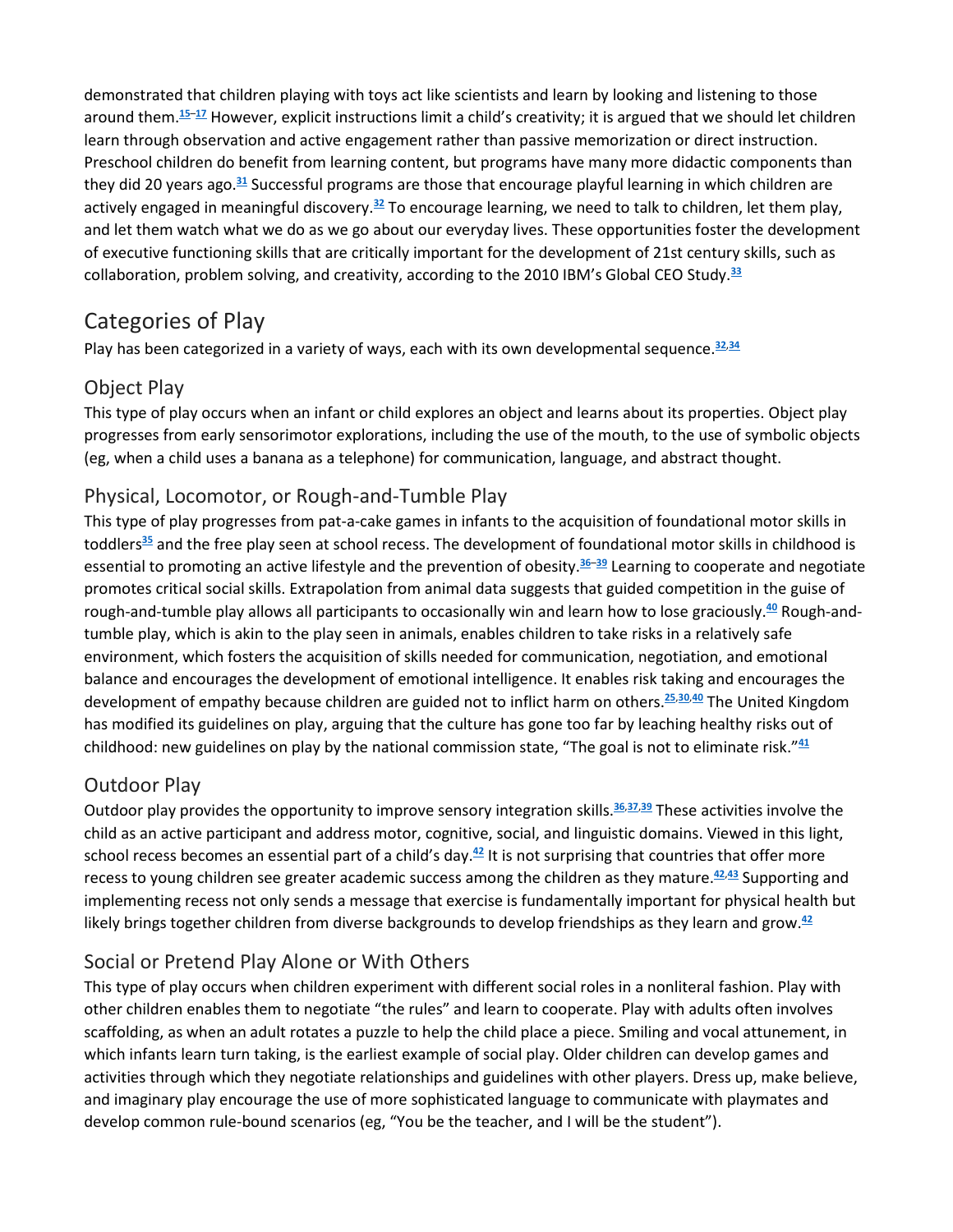Play has also been grouped as self-directed versus adult guided. Self-directed play, or free play, is crucial to children's exploration of the world and understanding of their preferences and interests.**[19](https://pediatrics.aappublications.org/content/142/3/e20182058#ref-19)**,**[32](https://pediatrics.aappublications.org/content/142/3/e20182058#ref-32)**,**[44](https://pediatrics.aappublications.org/content/142/3/e20182058#ref-44)** Guided play retains the child agency, such that the child initiates the play, but it occurs either in a setting that an adult carefully constructs with a learning goal in mind (eg, a children's museum exhibit or a Montessori task) or in an environment where adults supplement the child-led exploration with questions or comments that subtly guide the child toward a goal. Board games that have well-defined goals also fit into this category.**[45](https://pediatrics.aappublications.org/content/142/3/e20182058#ref-45)** For example, if teachers want children to improve executive functioning skills (see the "Tools of the Mind" curriculum),**[46](https://pediatrics.aappublications.org/content/142/3/e20182058#ref-46)** they could create drum-circle games, in which children coregulate their behavior. Familiar games such as "Simon Says" or "Head, Shoulders, Knees, and Toes" ask children to control their individual actions or impulses and have been shown to improve executive functioning skills.**[47](https://pediatrics.aappublications.org/content/142/3/e20182058#ref-47)** Guided play has been defined as a child-led, joyful activity in which adults craft the environment to optimize learning[.](https://pediatrics.aappublications.org/content/142/3/e20182058#ref-4)**<sup>4</sup>**,**[48](https://pediatrics.aappublications.org/content/142/3/e20182058#ref-48)** This approach harkens back to Vygotsky**[28](https://pediatrics.aappublications.org/content/142/3/e20182058#ref-28)** and the zone of proximal development, which represents the skills that children are unable to master on their own but are able to master in the context of a safe, stable, and nurturing relationship with an adult. The guidance and dialogue provided by the adult allow the child to master skills that would take longer to master alone and help children focus on the elements of the activity to guide learning. One way to think about guided play is as "constrained tinkering."**[14](https://pediatrics.aappublications.org/content/142/3/e20182058#ref-14)**,**[48](https://pediatrics.aappublications.org/content/142/3/e20182058#ref-48)** This logic also characterizes Italy's Emilio Reggio approach, which emphasizes the importance of teaching children to listen and look.

According to Vygotsky,**[28](https://pediatrics.aappublications.org/content/142/3/e20182058#ref-28)** the most efficient learning occurs in a social context, where learning is scaffolded by the teacher into meaningful contexts that resonate with children's active engagement and previous experiences. Scaffolding is a part of guided play; caregivers are needed to provide the appropriate amount of input and guidance for children to develop optimal skills.

### Development of Play

How does play develop? Play progresses from social smiling to reciprocal serve-and-return interactions; the development of babbling; games, such as "peek-a-boo"; hopping, jumping, skipping, and running; and fantasy or rough-and-tumble play. The human infant is born immature compared with infants of other species, with substantial brain development occurring after birth. Infants are entirely dependent on parents to regulate sleep–wake rhythms, feeding cycles, and many social interactions. Play facilitates the progression from dependence to independence and from parental regulation to self-regulation. It promotes a sense of agency in the child. This evolution begins in the first 3 months of life, when parents (both mothers and fathers) interact reciprocally with their infants by reading their nonverbal cues in a responsive, contingent manner.**[49](https://pediatrics.aappublications.org/content/142/3/e20182058#ref-49)** Caregiver– infant interaction is the earliest form of play, known as attunement,**[50](https://pediatrics.aappublications.org/content/142/3/e20182058#ref-50)** but it is quickly followed by other activities that also involve the taking of turns. These serve-and-return behaviors promote self-regulation and impulse control in children and form a strong foundation for understanding their interaction with adults. The back-andforth episodes also feed into the development of language.

Reciprocal games occur with both mothers and fathers**[51](https://pediatrics.aappublications.org/content/142/3/e20182058#ref-51)** and often begin in earnest with the emergence of social smiles at 6 weeks of age. Parents mimic their infant's "ooh" and "ah" in back-and-forth verbal games, which progress into conversations in which the parents utter pleasantries ("Oh, you had a good lunch!"), and the child responds by vocalizing back. Uncontrollable crying as a response to stress in a 1-year-old is replaced as the child reaches 2 to 3 years of age with the use of words to self-soothe, building on caregivers scaffolding their emotional responses. Already by 6 months of age, the introduction of solid foods requires the giving and receiving of reciprocal signals and communicative cues. During these activities, analyses of physiologic heart rate rhythms of infants with both their mothers and fathers have shown synchrony.**[49](https://pediatrics.aappublications.org/content/142/3/e20182058#ref-49)**,**[52](https://pediatrics.aappublications.org/content/142/3/e20182058#ref-52)**

By 9 months of age, mutual regulation is manifested in the way infants use their parents for social referencing.**[53](https://pediatrics.aappublications.org/content/142/3/e20182058#ref-53)**,**[54](https://pediatrics.aappublications.org/content/142/3/e20182058#ref-54)** In the classic visual cliff experiment, it was demonstrated that an infant will crawl across a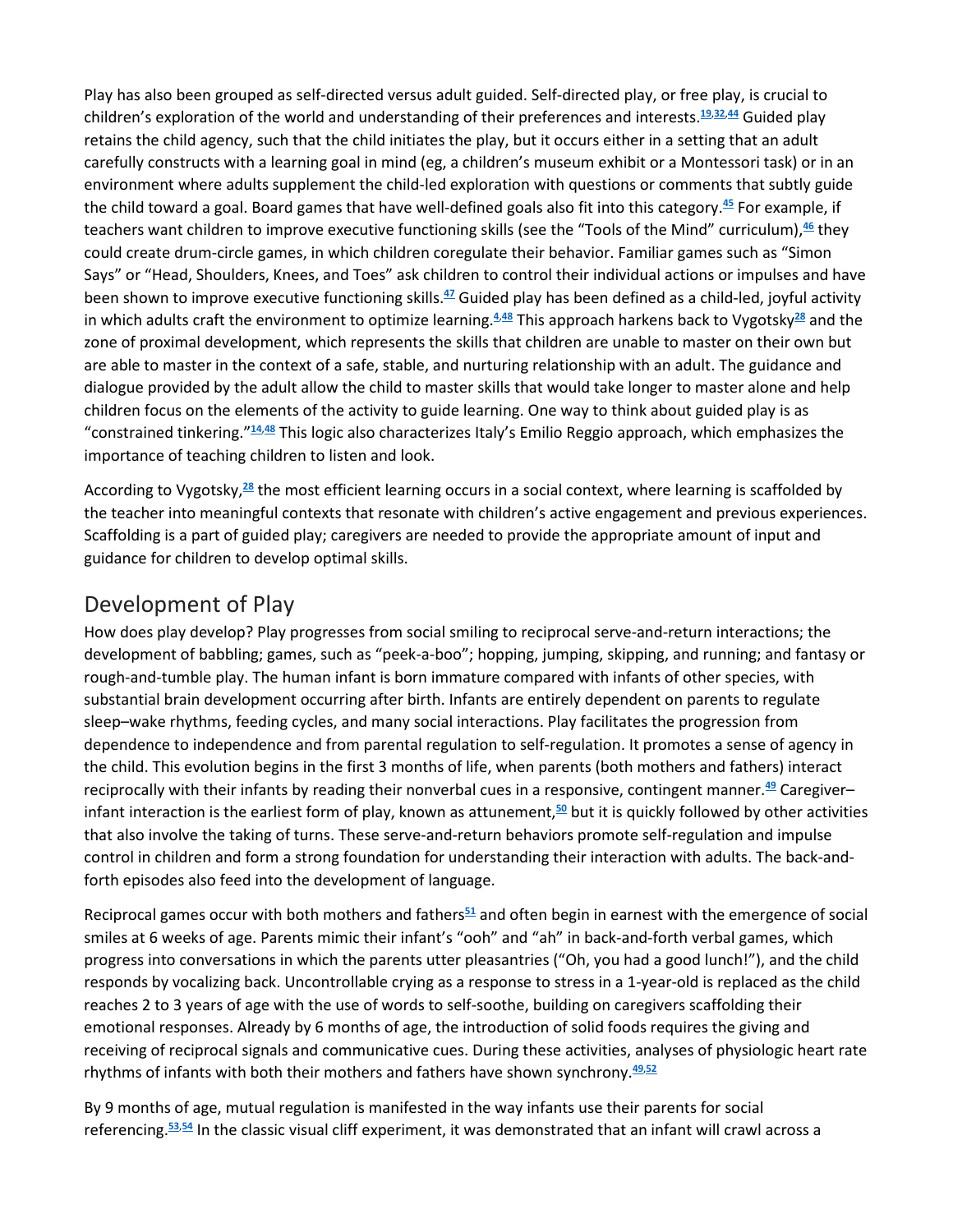Plexiglas dropoff to explore if the mother encourages the infant but not if she frowns. Nonverbal communication slowly leads to formal verbal language skills through which emotions such as happiness, sadness, and anger are identified for the child via words. Uncontrollable crying in the 1-year-old then becomes whining in the 2-year-old and verbal requests for assistance in the 3-year-old as parents scaffold the child's emotional responses and help him or her develop alternative, more adaptive behaviors. Repetitive games, such as peek-a-boo and "this little piggy," offer children the joy of being able to predict what is about to happen, and these games also enhance the infants' ability to solicit social stimulation.

By 12 months of age, a child's experiences are helping to lay the foundation for the ongoing development of social skills. The expression of true joy and mastery on children's faces when they take their first step is truly a magical moment that all parents remember. Infant memory, in Piagetian terms, develops as infants develop object permanence through visible and invisible displacements, such as repetitive games like peek-a-boo. With the advent of locomotor skills, rough-and-tumble play becomes increasingly available. During the second year, toddlers learn to explore their world, develop the beginnings of self-awareness, and use their parents as a home base (secure attachment), frequently checking to be sure that the world they are exploring is safe.**[55](https://pediatrics.aappublications.org/content/142/3/e20182058#ref-55)** As children become independent, their ability to socially self-regulate becomes apparent: they can focus their attention and solve problems efficiently, they are less impulsive, and they can better manage the stress of strong emotions.**[56](https://pediatrics.aappublications.org/content/142/3/e20182058#ref-56)** With increased executive functioning skills, they can begin to reflect on how they should respond to a situation rather than reacting impulsively. With the development of language and symbolic functioning, pretend play now becomes more prominent.**[57](https://pediatrics.aappublications.org/content/142/3/e20182058#ref-57)** Fantasy play, dress up, and fort building now join the emotional and social repertoire of older children just as playground activities, tag, and hide and seek develop motor skills. In play, children are also solving problems and learning to focus attention, all of which promote the growth of executive functioning skills.

# Effects on Brain Structure and Functioning

Play is not frivolous; it is brain building. Play has been shown to have both direct and indirect effects on brain structure and functioning. Play leads to changes at the molecular (epigenetic), cellular (neuronal connectivity), and behavioral levels (socioemotional and executive functioning skills) that promote learning and adaptive and/or prosocial behavior. Most of this research on brain structure and functioning has been done with rats and cannot be directly extrapolated to humans.

Jaak Panksepp,**[11](https://pediatrics.aappublications.org/content/142/3/e20182058#ref-11)** a neuroscientist and psychologist who has extensively studied the neurologic basis of emotion in animals, suggests that play is 1 of 7 innate emotional systems in the midbrain.**[58](https://pediatrics.aappublications.org/content/142/3/e20182058#ref-58)** Rats love rough-and-tumble play and produce a distinctive sound that Panksepp labeled "rat laughter."**[42](https://pediatrics.aappublications.org/content/142/3/e20182058#ref-42)**,**[59](https://pediatrics.aappublications.org/content/142/3/e20182058#ref-59)**–**[64](https://pediatrics.aappublications.org/content/142/3/e20182058#ref-64)** When rats are young, play appears to initiate lasting changes in areas of the brain that are used for thinking and processing social interaction.

The dendritic length, complexity, and spine density of the medial prefrontal cortex (PFC) are refined by play.**[64](https://pediatrics.aappublications.org/content/142/3/e20182058#ref-64)**– **[67](https://pediatrics.aappublications.org/content/142/3/e20182058#ref-67)** The brain-derived neurotrophic factor (*BDNF*) is a member of the neurotrophin family of growth factors that acts to support the survival of existing neurons and encourage the growth and differentiation of new neurons and synapses. It is known to be important for long-term memory and social learning. Play stimulates the production of *BDNF* in RNA in the amygdala, dorsolateral frontal cortex, hippocampus, and pons.**[65](https://pediatrics.aappublications.org/content/142/3/e20182058#ref-65)**,**[68](https://pediatrics.aappublications.org/content/142/3/e20182058#ref-68)**–**[70](https://pediatrics.aappublications.org/content/142/3/e20182058#ref-70)** Gene expression analyses indicate that the activities of approximately one-third of the 1200 genes in the frontal and posterior cortical regions were significantly modified by play within an hour after a 30-minute play session.**[69](https://pediatrics.aappublications.org/content/142/3/e20182058#ref-69)**,**[70](https://pediatrics.aappublications.org/content/142/3/e20182058#ref-70)** The gene that showed the largest effect was *BDNF*. Conversely, rat pup adversity, depression, and stress appear to result in the methylation and downregulation of the *BDNF* gene in the PFC.**[71](https://pediatrics.aappublications.org/content/142/3/e20182058#ref-71)**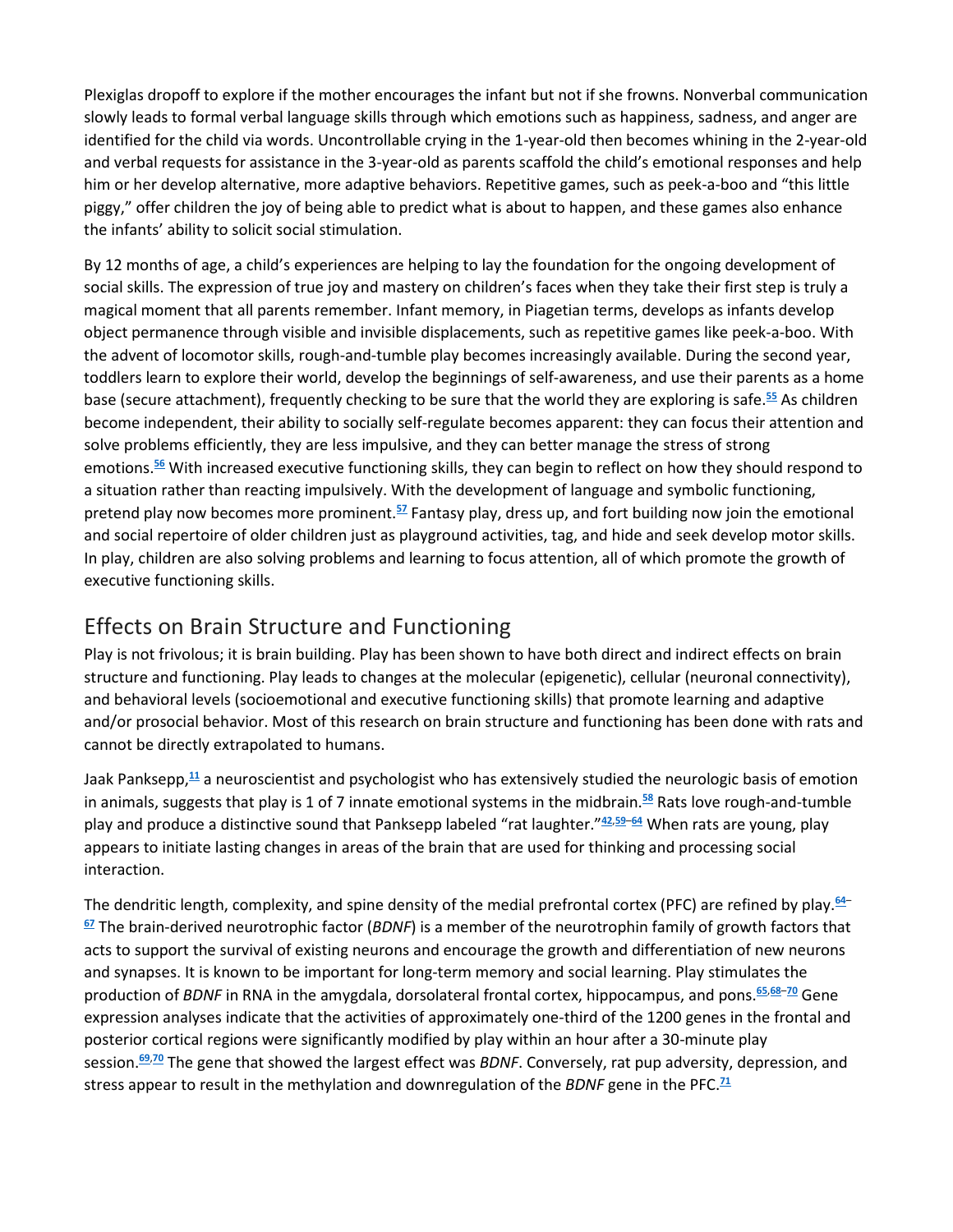Two hours per day of play with objects predicted changes in brain weight and efficiency in experimental animals.**[11](https://pediatrics.aappublications.org/content/142/3/e20182058#ref-11)**,**[66](https://pediatrics.aappublications.org/content/142/3/e20182058#ref-66)** Rats that were deprived of play as pups (kept in sparse cages devoid of toys) not only were less competent at problem solving later on (negotiating mazes) but the medial PFC of the play-deprived rats was significantly more immature, suggesting that play deprivation interfered with the process of synaptogenesis and pruning.**[72](https://pediatrics.aappublications.org/content/142/3/e20182058#ref-72)** Rat pups that were isolated during peak play periods after birth (weeks 4 and 5) are much less socially active when they encounter other rats later in life.**[73](https://pediatrics.aappublications.org/content/142/3/e20182058#ref-73)**,**[74](https://pediatrics.aappublications.org/content/142/3/e20182058#ref-74)**

Play-deprived rats also showed impaired problem-solving skills, suggesting that through play, animals learn to try new things and develop behavioral flexibility.**[73](https://pediatrics.aappublications.org/content/142/3/e20182058#ref-73)** Socially reared rats with damage to their PFC mimic the social deficiencies of rats with intact brains but who were deprived of play as juveniles.**[66](https://pediatrics.aappublications.org/content/142/3/e20182058#ref-66)** The absence of the play experience leads to anatomically measurable changes in the neurons of the PFC. By refining the functional organization of the PFC, play enhances the executive functioning skills derived from this part of the brain.**[66](https://pediatrics.aappublications.org/content/142/3/e20182058#ref-66)** Whether these effects are specific to play deprivation or merely reflect the generic effect of a lack of stimulation requires further study. Rats that were raised in experimental toy-filled cages had bigger brains and thicker cerebral cortices and completed mazes more quickly.**[67](https://pediatrics.aappublications.org/content/142/3/e20182058#ref-67)**,**[75](https://pediatrics.aappublications.org/content/142/3/e20182058#ref-75)**

Brain neurotransmitters, such as dopamine made by cells in the substantia nigra and ventral tegmentum, are also related to the reward quality of play: drugs that activate dopamine receptors increase play behavior in rats.**[76](https://pediatrics.aappublications.org/content/142/3/e20182058#ref-76)**

Play and stress are closely linked. High amounts of play are associated with low levels of cortisol, suggesting either that play reduces stress or that unstressed animals play more.**[23](https://pediatrics.aappublications.org/content/142/3/e20182058#ref-23)** Play also activates norepinephrine, which facilitates learning at synapses and improves brain plasticity. Play, especially when accompanied by nurturing caregiving, may indirectly affect brain functioning by modulating or buffering adversity and by reducing toxic stress to levels that are more compatible with coping and resilience.**[77](https://pediatrics.aappublications.org/content/142/3/e20182058#ref-77)**,**[78](https://pediatrics.aappublications.org/content/142/3/e20182058#ref-78)**

In human children, play usually enhances curiosity, which facilitates memory and learning. During states of high curiosity, functional MRI results showed enhanced activity in healthy humans in their early 20s in the midbrain and nucleus accumbens and functional connectivity to the hippocampus, which solidifies connections between intrinsic motivation and hippocampus-dependent learning.**[79](https://pediatrics.aappublications.org/content/142/3/e20182058#ref-79)** Play helps children deal with stress, such as life transitions. When 3- to 4-year-old children who were anxious about entering preschool were randomly assigned to play with toys or peers for 15 minutes compared with listening to a teacher reading a story, the play group showed a twofold decrease in anxiety after the intervention.**[24](https://pediatrics.aappublications.org/content/142/3/e20182058#ref-24)**,**[80](https://pediatrics.aappublications.org/content/142/3/e20182058#ref-80)** In another study, preschool children with disruptive behavior who engaged with teachers in a yearlong 1-to-1 play session designed to foster warm, caring relationships (allowing children to lead, narrating the children's behavior out loud, and discussing the children's emotions as they played) showed reduced salivary cortisol stress levels during the day and improved behavior compared with children in the control group.**[81](https://pediatrics.aappublications.org/content/142/3/e20182058#ref-81)** The notable exception is with increased stress experienced by children with autism spectrum disorders in new or social circumstances.**[82](https://pediatrics.aappublications.org/content/142/3/e20182058#ref-82)** Animal studies suggest the role of play as a social buffer. Rats that were previously induced to be anxious became relaxed and calm after rough-andtumble play with a nonanxious playful rat.**[83](https://pediatrics.aappublications.org/content/142/3/e20182058#ref-83)** Extrapolating from these animal studies, one can suggest that play may serve as an effective buffer for toxic stress.

## Benefits of Play

The benefits of play are extensive and well documented and include improvements in executive functioning, language, early math skills (numerosity and spatial concepts), social development, peer relations, physical development and health, and enhanced sense of agency.**[13](https://pediatrics.aappublications.org/content/142/3/e20182058#ref-13)**,**[32](https://pediatrics.aappublications.org/content/142/3/e20182058#ref-32)**,**[56](https://pediatrics.aappublications.org/content/142/3/e20182058#ref-56)**,**[57](https://pediatrics.aappublications.org/content/142/3/e20182058#ref-57)**,**[84](https://pediatrics.aappublications.org/content/142/3/e20182058#ref-84)**–**[88](https://pediatrics.aappublications.org/content/142/3/e20182058#ref-88)** The opposite is also likely true; Panksepp**[89](https://pediatrics.aappublications.org/content/142/3/e20182058#ref-89)** suggested that play deprivation is associated with the increasing prevalence of attentiondeficit/hyperactivity disorder.**[90](https://pediatrics.aappublications.org/content/142/3/e20182058#ref-90)**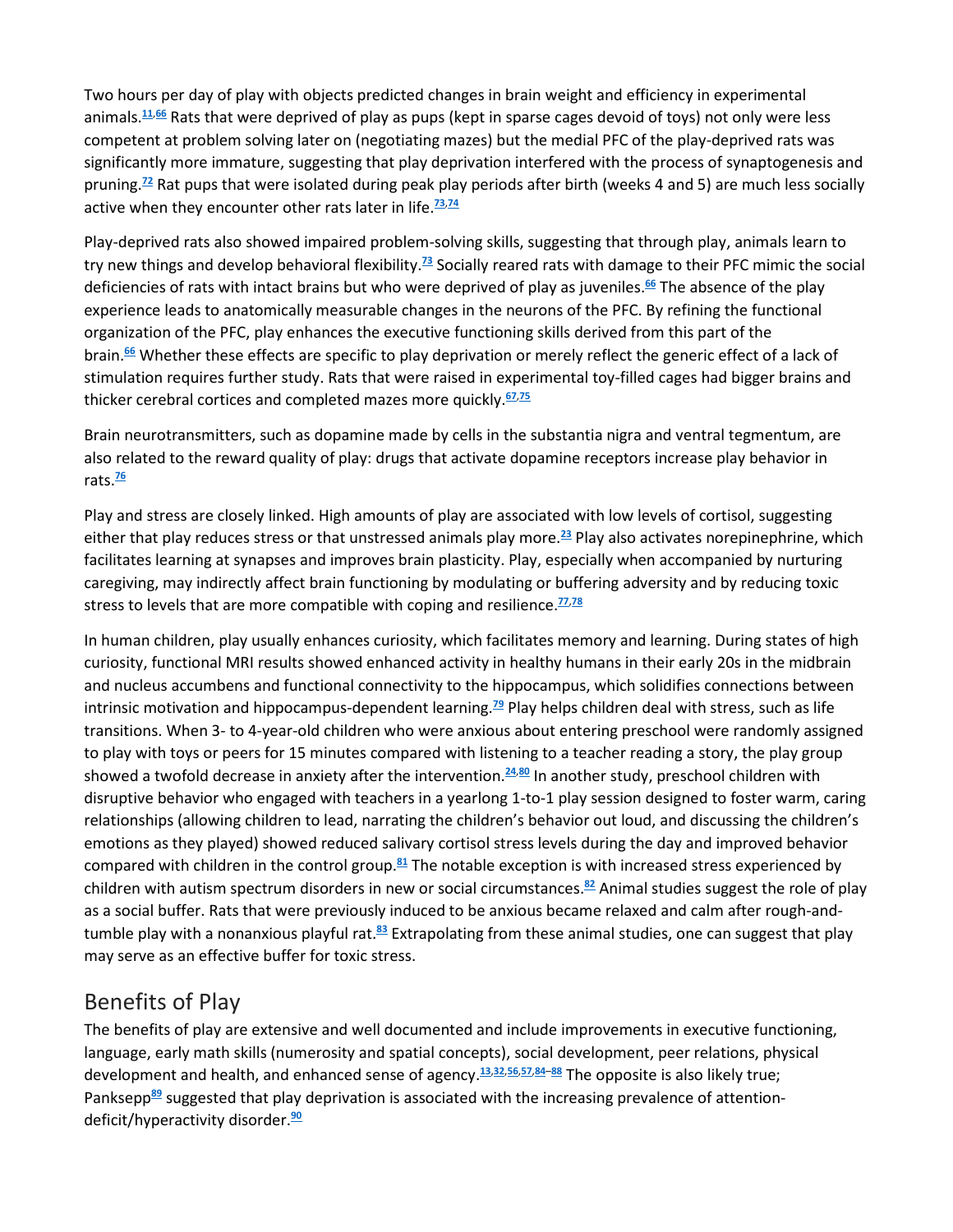Executive functioning, which is described as the process of how we learn over the content of what we learn, is a core benefit of play and can be characterized by 3 dimensions: cognitive flexibility, inhibitory control, and working memory. Collectively, these dimensions allow for sustained attention, the filtering of distracting details, improved self-regulation and self-control, better problem solving, and mental flexibility. Executive functioning helps children switch gears and transition from drawing with crayons to getting dressed for school. The development of the PFC and executive functioning balances and moderates the impulsiveness, emotionality, and aggression of the amygdala. In the presence of childhood adversity, the role of play becomes even more important in that the mutual joy and shared attunement that parents and children can experience during play downregulates the body's stress response.**[91](https://pediatrics.aappublications.org/content/142/3/e20182058#ref-91)**–**[94](https://pediatrics.aappublications.org/content/142/3/e20182058#ref-94)** Hence, play may be an effective antidote to the changes in amygdala size, impulsivity, aggression, and uncontrolled emotion that result from significant childhood adversity and toxic stress. Future research is needed to clarify this association.

Opportunities for peer engagement through play cultivate the ability to negotiate. Peer play usually involves problem solving about the rules of the game, which requires negotiation and cooperation. Through these encounters, children learn to use more sophisticated language when playing with peers.**[95](https://pediatrics.aappublications.org/content/142/3/e20182058#ref-95)**,**[96](https://pediatrics.aappublications.org/content/142/3/e20182058#ref-96)**

Play in a variety of forms (active physical play, pretend play, and play with traditional toys and shape sorters [rather than digital toys]) improves children's skills. When children were given blocks to play with at home with minimal adult direction, preschool children showed improvements in language acquisition at a 6-month followup, particularly low-income children. The authors suggest that the benefits of Reach Out and Play may promote development just as Reach Out and Read does.**[97](https://pediatrics.aappublications.org/content/142/3/e20182058#ref-97)** When playing with objects under minimal adult direction, preschool children named an average of 3 times as many nonstandard uses for an object compared with children who were given specific instructions.**[98](https://pediatrics.aappublications.org/content/142/3/e20182058#ref-98)** In Jamaica, toddlers with growth retardation who were given weekly play sessions to improve mother–child interactions for 2 years were followed to adulthood and showed better educational attainment, less depression, and less violent behavior.**[3](https://pediatrics.aappublications.org/content/142/3/e20182058#ref-3)**

Children who were in active play for 1 hour per day were better able to think creatively and multitask.**[22](https://pediatrics.aappublications.org/content/142/3/e20182058#ref-22)** Randomized trials of physical play in 7- to 9-year-olds revealed enhanced attentional inhibition, cognitive flexibility, and brain functioning that were indicative of enhanced executive control.**[99](https://pediatrics.aappublications.org/content/142/3/e20182058#ref-99)** Play with traditional toys was associated with an increased quality and quantity of language compared with play with electronic toys,**[100](https://pediatrics.aappublications.org/content/142/3/e20182058#ref-100)** particularly if the video toys did not encourage interaction.**[101](https://pediatrics.aappublications.org/content/142/3/e20182058#ref-101)** Indeed, it has been shown that play with digital shape sorters rather than traditional shape sorters stunted the parent's use of spatial language.**[102](https://pediatrics.aappublications.org/content/142/3/e20182058#ref-102)** Pretend play encourages self-regulation because children must collaborate on the imaginary environment and agree about pretending and conforming to roles, which improves their ability to reason about hypothetical events.**[56](https://pediatrics.aappublications.org/content/142/3/e20182058#ref-56)**,**[57](https://pediatrics.aappublications.org/content/142/3/e20182058#ref-57)**,**[103](https://pediatrics.aappublications.org/content/142/3/e20182058#ref-103)**–**[105](https://pediatrics.aappublications.org/content/142/3/e20182058#ref-105)** Social–emotional skills are increasingly viewed as related to academic and economic success.**[106](https://pediatrics.aappublications.org/content/142/3/e20182058#ref-106)** Third-grade prosocial behavior correlated with eighth-grade reading and math better than with third-grade reading and math.**[17](https://pediatrics.aappublications.org/content/142/3/e20182058#ref-17)**,**[107](https://pediatrics.aappublications.org/content/142/3/e20182058#ref-107)**

The health benefits of play involving physical activity are many. Exercise not only promotes healthy weight and cardiovascular fitness but also can enhance the efficacy of the immune, endocrine, and cardiovascular systems.**[37](https://pediatrics.aappublications.org/content/142/3/e20182058#ref-37)** Outdoor playtime for children in Head Start programs has been associated with decreased BMI.**[39](https://pediatrics.aappublications.org/content/142/3/e20182058#ref-39)** Physical activity is associated with decreases in concurrent depressive symptoms.**[108](https://pediatrics.aappublications.org/content/142/3/e20182058#ref-108)** Play decreases stress, fatigue, injury, and depression and increases range of motion, agility, coordination, balance, and flexibility.**[109](https://pediatrics.aappublications.org/content/142/3/e20182058#ref-109)** Children pay more attention to class lessons after free play at recess than they do after physical education programs, which are more structured.**[43](https://pediatrics.aappublications.org/content/142/3/e20182058#ref-43)** Perhaps they are more active during free play.

Play also reflects and transmits cultural values. In fact, recess began in the United States as a way to socially integrate immigrant children. Parents in the United States encourage children to play with toys and/or objects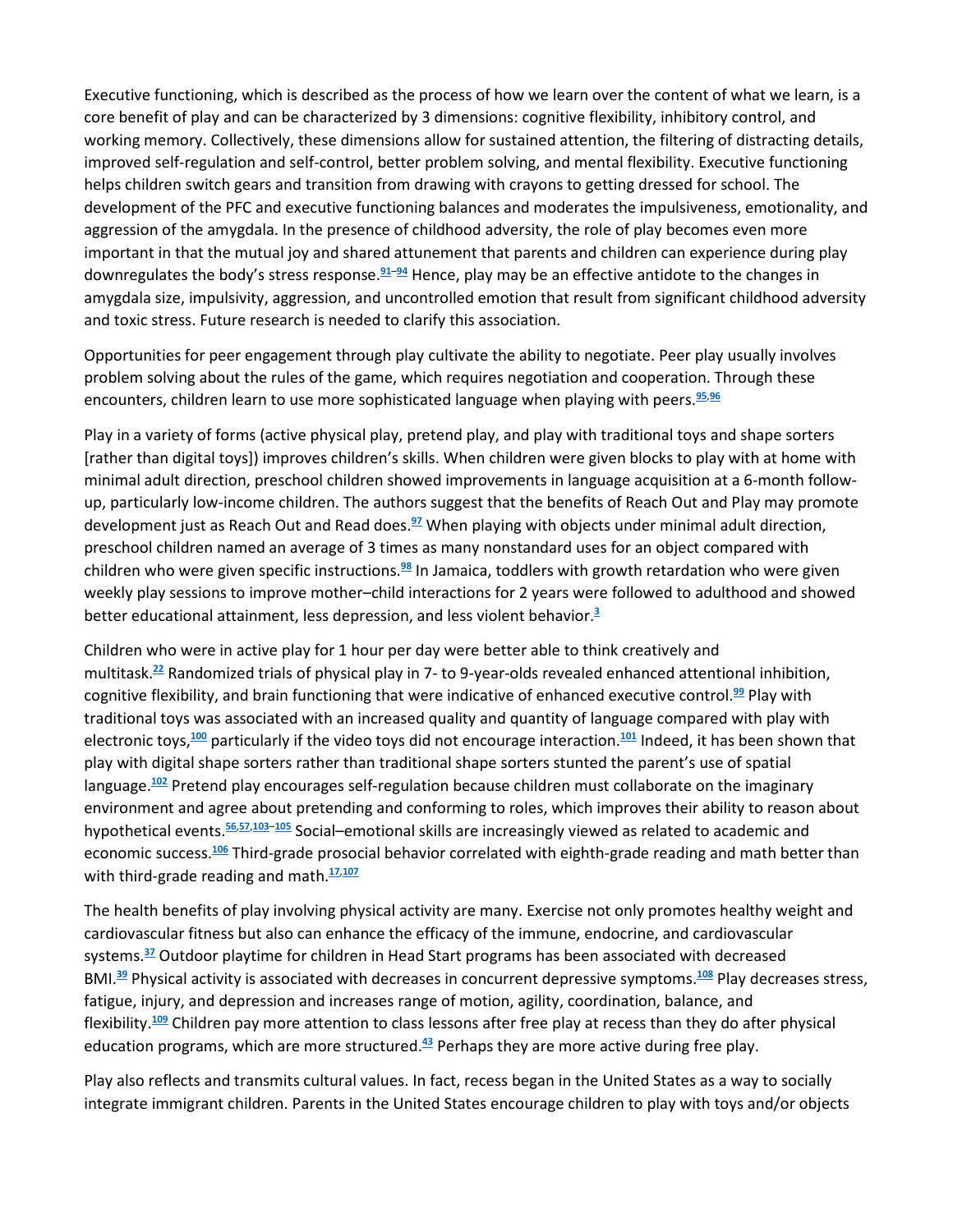alone, which is typical of communities that emphasize the development of independence. Conversely, in Japan, peer social play with dolls is encouraged, which is typical of cultures that emphasize interdependence.**[110](https://pediatrics.aappublications.org/content/142/3/e20182058#ref-110)**

# Benefits to Adults of Playing With Children

Playing with children adds value not only for children but also for adult caregivers, who can reexperience or reawaken the joy of their own childhood and rejuvenate themselves. Through play and rereading their favorite childhood books, parents learn to see the world from their child's perspective and are likely to communicate more effectively with their child, even appreciating and sharing their child's sense of humor and individuality. Play enables children and adults to be passionately and totally immersed in an activity of their choice and to experience intense joy, much as athletes do when they are engaging in their optimal performance. Discovering their true passions is another critical strategy for helping both children and adults cope with adversity. One study documented that positive parenting activities, such as playing and shared reading, result in decreases in parental experiences of stress and enhancement in the parent–child relationship, and these effects mediate relations between the activities and social–emotional development.**[111](https://pediatrics.aappublications.org/content/142/3/e20182058#ref-111)**–**[113](https://pediatrics.aappublications.org/content/142/3/e20182058#ref-113)**

Most importantly, play is an opportunity for parents to engage with their children by observing and understanding nonverbal behavior in young infants, participating in serve-andreturn exchanges, or sharing the joy and witnessing the blossoming of the passions in each of their children.

Play not only provides opportunities for fostering children's curiosity,**[14](https://pediatrics.aappublications.org/content/142/3/e20182058#ref-14)** self-regulation skills,**[46](https://pediatrics.aappublications.org/content/142/3/e20182058#ref-46)** language development, and imagination but also promotes the dyadic reciprocal interactions between children and parents, which is a crucial element of healthy relationships.**[114](https://pediatrics.aappublications.org/content/142/3/e20182058#ref-114)** Through the buffering capacity of caregivers, play can serve as an antidote to toxic stress, allowing the physiologic stress response to return to baseline.**[77](https://pediatrics.aappublications.org/content/142/3/e20182058#ref-77)** Adult success in later life can be related to the experience of childhood play that cultivated creativity, problem solving, teamwork, flexibility, and innovations.**[18](https://pediatrics.aappublications.org/content/142/3/e20182058#ref-18)**,**[52](https://pediatrics.aappublications.org/content/142/3/e20182058#ref-52)**,**[115](https://pediatrics.aappublications.org/content/142/3/e20182058#ref-115)**

Successful scaffolding (new skills built on previous skills facilitated by a supportive social environment) can be contrasted with interactions in which adults direct children's play. It has been shown that if a caregiver instructs a child in how a toy works, the child is less likely to discover other attributes of the toy in contrast to a child being left to explore the toy without direct input.**[38](https://pediatrics.aappublications.org/content/142/3/e20182058#ref-38)**,**[116](https://pediatrics.aappublications.org/content/142/3/e20182058#ref-116)**–**[118](https://pediatrics.aappublications.org/content/142/3/e20182058#ref-118)** Adults who facilitate a child's play without being intrusive can encourage the child's independent exploration and learning.

# Implications for Preschool Education

Scaffolding play activities facilitated by adults enable children to work in groups: to share, negotiate, develop decision-making and problem-solving skills, and discover their own interests. Children learn to resolve conflicts and develop self-advocacy skills and their own sense of agency. The false dichotomy between play versus formal learning is now being challenged by educational reformers who acknowledge the value of playful learning or guided play, which captures the strengths of both approaches and may be essential to improving executive functioning.**[18](https://pediatrics.aappublications.org/content/142/3/e20182058#ref-18)**,**[19](https://pediatrics.aappublications.org/content/142/3/e20182058#ref-19)**,**[34](https://pediatrics.aappublications.org/content/142/3/e20182058#ref-34)**,**[119](https://pediatrics.aappublications.org/content/142/3/e20182058#ref-119)** Hirsh-Pasek et al**[34](https://pediatrics.aappublications.org/content/142/3/e20182058#ref-34)** report a similar finding: children have been shown to discover causal mechanisms more quickly when they drive their learning as opposed to when adults display solutions for them.

Executive functioning skills are foundational for school readiness and academic success, mandating a frame shift with regard to early education. The goal today is to support interventions that cultivate a range of skills, such as executive functioning, in all children so that the children enter preschool and kindergarten curious and knowing how to learn. Kindergarten should provide children with an opportunity for playful collaboration and tinkering,**[14](https://pediatrics.aappublications.org/content/142/3/e20182058#ref-14)** a different approach from the model that promotes more exclusive didactic learning at the expense of playful learning. The emerging alternative model is to prevent toxic stress and build resilience by developing executive functioning skills. Ideally, we want to protect the brain to enable it to learn new skills, and we want to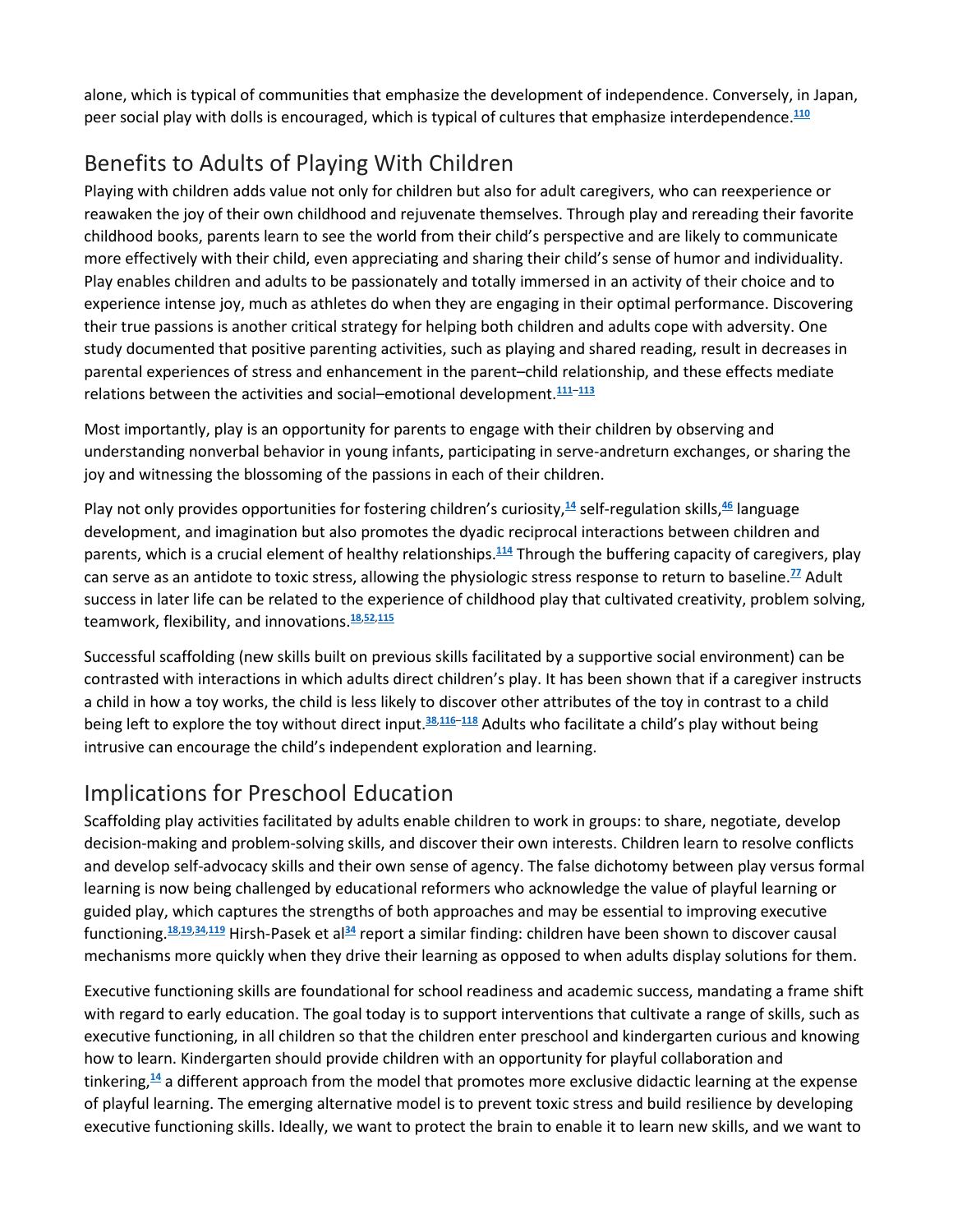focus on learning those skills that will be used to buffer the brain from any future adversity.**[18](https://pediatrics.aappublications.org/content/142/3/e20182058#ref-18)** The Center on the Developing Child at Harvard University offers an online resource on play and executive functioning with specific activities suggested for parents and children [\(http://developingchild.harvard.edu/wp](http://developingchild.harvard.edu/wp-content/uploads/2015/05/Enhancing-and-Practicing-Executive-Function-Skills-with-Children-from-Infancy-to-Adolescence-1.pdf)[content/uploads/2015/05/Enhancing-and-Practicing-Executive-Function-Skills-with-Children-from-Infancy-to-](http://developingchild.harvard.edu/wp-content/uploads/2015/05/Enhancing-and-Practicing-Executive-Function-Skills-with-Children-from-Infancy-to-Adolescence-1.pdf)[Adolescence-1.pdf\)](http://developingchild.harvard.edu/wp-content/uploads/2015/05/Enhancing-and-Practicing-Executive-Function-Skills-with-Children-from-Infancy-to-Adolescence-1.pdf).**[120](https://pediatrics.aappublications.org/content/142/3/e20182058#ref-120)**

Specific curricula have now been developed and tested in preschools to help children develop executive functioning skills. Many innovative programs are using either the Reggio Emilia philosophy or curricula such as Tools of the Mind (developed in California)**[121](https://pediatrics.aappublications.org/content/142/3/e20182058#ref-121)** or Promoting Alternative Thinking Strategies–Preschool and/or Kindergarten.**[122](https://pediatrics.aappublications.org/content/142/3/e20182058#ref-122)** Caregivers need to provide the appropriate amount of input and guidance for children to develop optimal problem-solving skills through guided play and scaffolding. Optimal learning can be depicted by a bell-shaped curve, which illustrates the optimal zone of arousal and stress for complex learning.**[123](https://pediatrics.aappublications.org/content/142/3/e20182058#ref-123)**

Scaffolding is extensively used to support skills such as buddy reading, in which children take turns being lips and ears and learn to read and listen to each other as an example of guided play. A growing body of research shows that this curriculum not only improves executive functioning skills but also shows improvement in brain functioning on functional MRI.**[6](https://pediatrics.aappublications.org/content/142/3/e20182058#ref-6)**,**[124](https://pediatrics.aappublications.org/content/142/3/e20182058#ref-124)**–**[126](https://pediatrics.aappublications.org/content/142/3/e20182058#ref-126)**

Focusing on cultivating executive functioning and other skills through playful learning in these early years is an alternative and innovative way of thinking about early childhood education. Instead of focusing solely on academic skills, such as reciting the alphabet, early literacy, using flash cards, engaging with computer toys, and teaching to tests (which has been overemphasized to promote improved test results), cultivating the joy of learning through play is likely to better encourage long-term academic success. Collaboration, negotiation, conflict resolution, self-advocacy, decision-making, a sense of agency, creativity, leadership, and increased physical activity are just some of the skills and benefits children gain through play.

# Modern Challenges

For many families, there are risks in the current focus only on achievement, after-school enrichment programs, increased homework, concerns about test performance, and college acceptance. The stressful effects of this approach often result in the later development of anxiety and depression and a lack of creativity. Parental guilt has led to competition over who can schedule more "enrichment opportunities" for their children. As a result, there is little time left in the day for children's free play, for parental reading to children, or for family meal times. Many schools have cut recess, physical education, art, and music to focus on preparing children for tests. Unsafe local neighborhoods and playgrounds have led to nature deficit disorder for many children.**[127](https://pediatrics.aappublications.org/content/142/3/e20182058#ref-127)** A national survey of 8950 preschool children and parents found that only 51% of children went outside to walk or play once per day with either parent.**[128](https://pediatrics.aappublications.org/content/142/3/e20182058#ref-128)** In part, this may reflect the local environment: 94% of parents have expressed safety concerns about outdoor play, and access may be limited. Only 20% of homes are located within a halfmile of a park.**[129](https://pediatrics.aappublications.org/content/142/3/e20182058#ref-129)**,**[130](https://pediatrics.aappublications.org/content/142/3/e20182058#ref-130)** Cultural changes have also jeopardized the opportunities children have to play. From 1981 to 1997, children's playtime decreased by 25%. Children 3 to 11 years of age have lost 12 hours per week of free time. Because of increased academic pressure, 30% of US kindergarten children no longer have recess.**[42](https://pediatrics.aappublications.org/content/142/3/e20182058#ref-42)**,**[129](https://pediatrics.aappublications.org/content/142/3/e20182058#ref-129)** An innovative program begun in Philadelphia is using cities (on everyday walks and in everyday neighborhoods) as opportunities for creating learning landscapes that provide opportunities for parents and children to spark conversation and playful learning.**[131](https://pediatrics.aappublications.org/content/142/3/e20182058#ref-131)**,**[132](https://pediatrics.aappublications.org/content/142/3/e20182058#ref-132)** For example, Ridge et al**[132](https://pediatrics.aappublications.org/content/142/3/e20182058#ref-132)** have placed conversational prompts throughout supermarkets and laundromats to promote language and lights at bus stops to project designs on the ground, enabling children to play a game of hopscotch that is specifically designed to foster impulse control. By promoting the learning of social and emotional skills, the development of emotional intelligence, and the enjoyment of active learning, protected time for free play and guided play can be used to help children improve their social skills, literacy, and school readiness. Children can then enter school with a stronger foundation for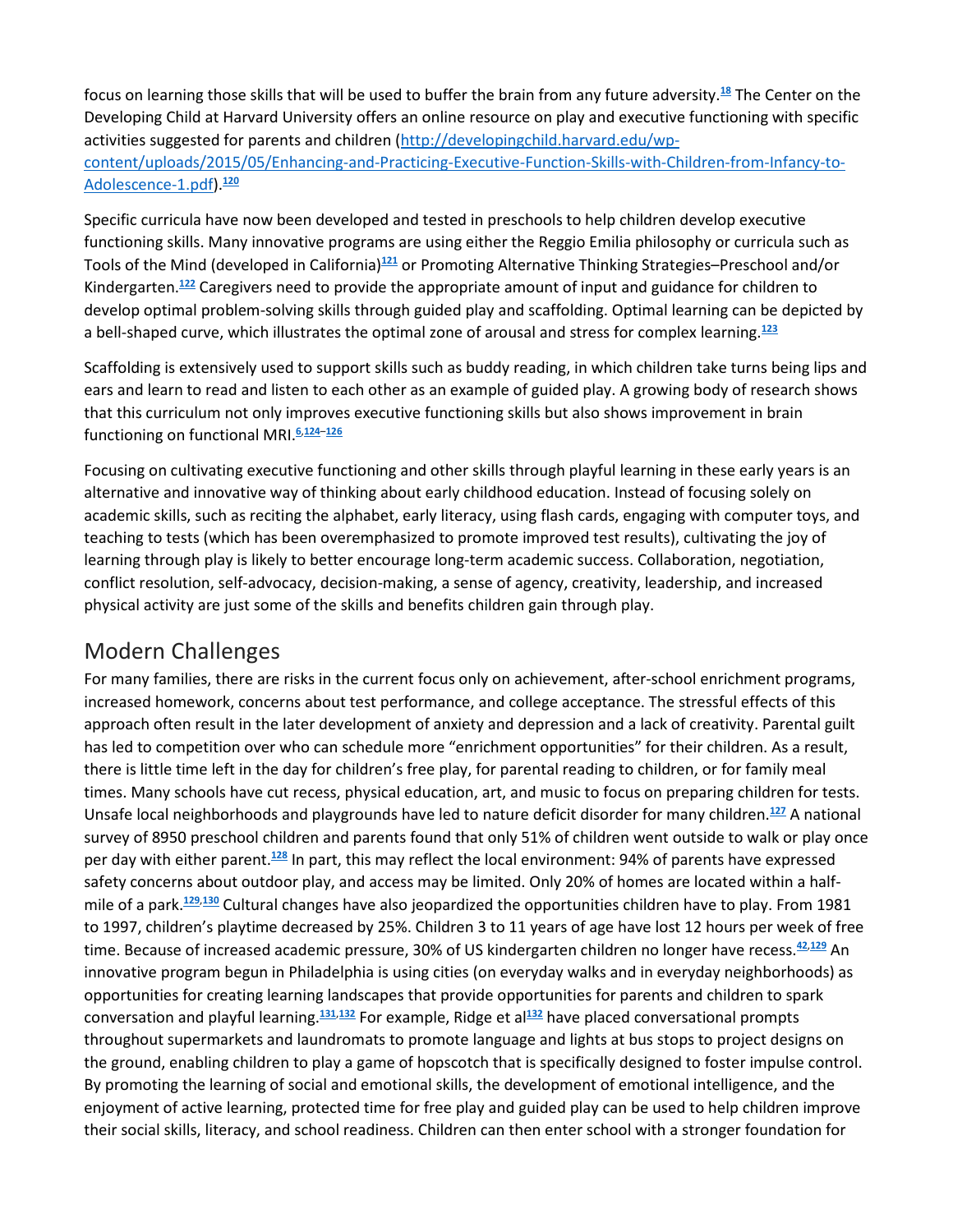attentional disposition based on the skills and attitudes that are critical for academic success and the long-term enjoyment of learning and love of school.

# Role of Media in Children's Play

Media (eg, television, video games, and smartphone and tablet applications) use often encourages passivity and the consumption of others' creativity rather than active learning and socially interactive play. Most importantly, immersion in electronic media takes away time from real play, either outdoors or indoors. Real learning happens better in person-to-person exchanges rather than machine-to-person interactions. Most parents are eager to do the right thing for their children. However, advertisers and the media can mislead parents about how to best support and encourage their children's growth and development as well as creativity. Parent surveys have revealed that many parents see media and technology as the best way to help their children learn.**[133](https://pediatrics.aappublications.org/content/142/3/e20182058#ref-133)** However, researchers contradict this. Researchers have compared preschoolers playing with blocks independently with preschoolers watching Baby Einstein tapes and have shown that the children playing with blocks independently developed better language and cognitive skills than their peers watching videos.**[34](https://pediatrics.aappublications.org/content/142/3/e20182058#ref-34)**,**[134](https://pediatrics.aappublications.org/content/142/3/e20182058#ref-134)** Although active engagement with age-appropriate media, especially if supported by cowatching or coplay with peers or parents, may have some benefits,**[135](https://pediatrics.aappublications.org/content/142/3/e20182058#ref-135)** real-time social interactions remain superior to digital media for home learning.**[136](https://pediatrics.aappublications.org/content/142/3/e20182058#ref-136)**

It is important for parents to understand that media use often does not support their goals of encouraging curiosity and learning for their children.**[137](https://pediatrics.aappublications.org/content/142/3/e20182058#ref-137)**–**[141](https://pediatrics.aappublications.org/content/142/3/e20182058#ref-141)** Despite research that reveals an association between television watching and a sedentary lifestyle and greater risks of obesity, the typical preschooler watches 4.5 hours of television per day, which displaces conversation with parents and the practice of joint attention (focus by the parent and child on a common object) as well as physical activity. For economically challenged families, competing pressures make it harder for parents to find the time to play with children. Encouraging outdoor exercise may be more difficult for such families given unsafe playgrounds. Easy access to electronic media can be difficult for parents to compete with.

In the 2015 symposium,**[137](https://pediatrics.aappublications.org/content/142/3/e20182058#ref-137)** the AAP clarified recommendations acknowledging the ubiquity and transformation of media from primarily television to other modalities, including video chatting. In 2016, the AAP published 2 new policies on digital media affecting young children, school-aged children, and adolescents. These policies included recommendations for parents, pediatricians, and researchers to promote healthy media use.**[139](https://pediatrics.aappublications.org/content/142/3/e20182058#ref-139)**,**[140](https://pediatrics.aappublications.org/content/142/3/e20182058#ref-140)** The AAP has also launched a Family Media Use Plan to help parents and families create healthy guidelines for their children's media use so as to avoid displacing activities such as active play, and guidelines can also be found on the HealthyChildren.org and Common Sense Media (commonsensemedia.org) Web sites.

# Barriers to Play

There are barriers to encouraging play. Our culture is preoccupied with marketing products to young children.**[142](https://pediatrics.aappublications.org/content/142/3/e20182058#ref-142)** Parents of young children who cannot afford expensive toys may feel left out.**[143](https://pediatrics.aappublications.org/content/142/3/e20182058#ref-143)** Parents who can afford expensive toys and electronic devices may think that allowing their children unfettered access to these objects is healthy and promotes learning. The reality is that children's creativity and play is enhanced by many inexpensive toys (eg, wooden spoons, blocks, balls, puzzles, crayons, boxes, and simple available household objects) and by parents who engage with their children by reading, watching, playing alongside their children, and talking with and listening to their children. It is parents' and caregivers' presence and attention that enrich children, not elaborate electronic gadgets. One-on-one play is a time-tested way of being fully present. Lowincome families may have less time to play with their children while working long hours to provide for their families, but a warm caregiver or extended family as well as a dynamic community program can help support parents' efforts.**[144](https://pediatrics.aappublications.org/content/142/3/e20182058#ref-144)** The importance of playtime with children cannot be overemphasized to parents as well as schools and community organizations. Many children do not have safe places to play.**[145](https://pediatrics.aappublications.org/content/142/3/e20182058#ref-145)** Neighborhood threats,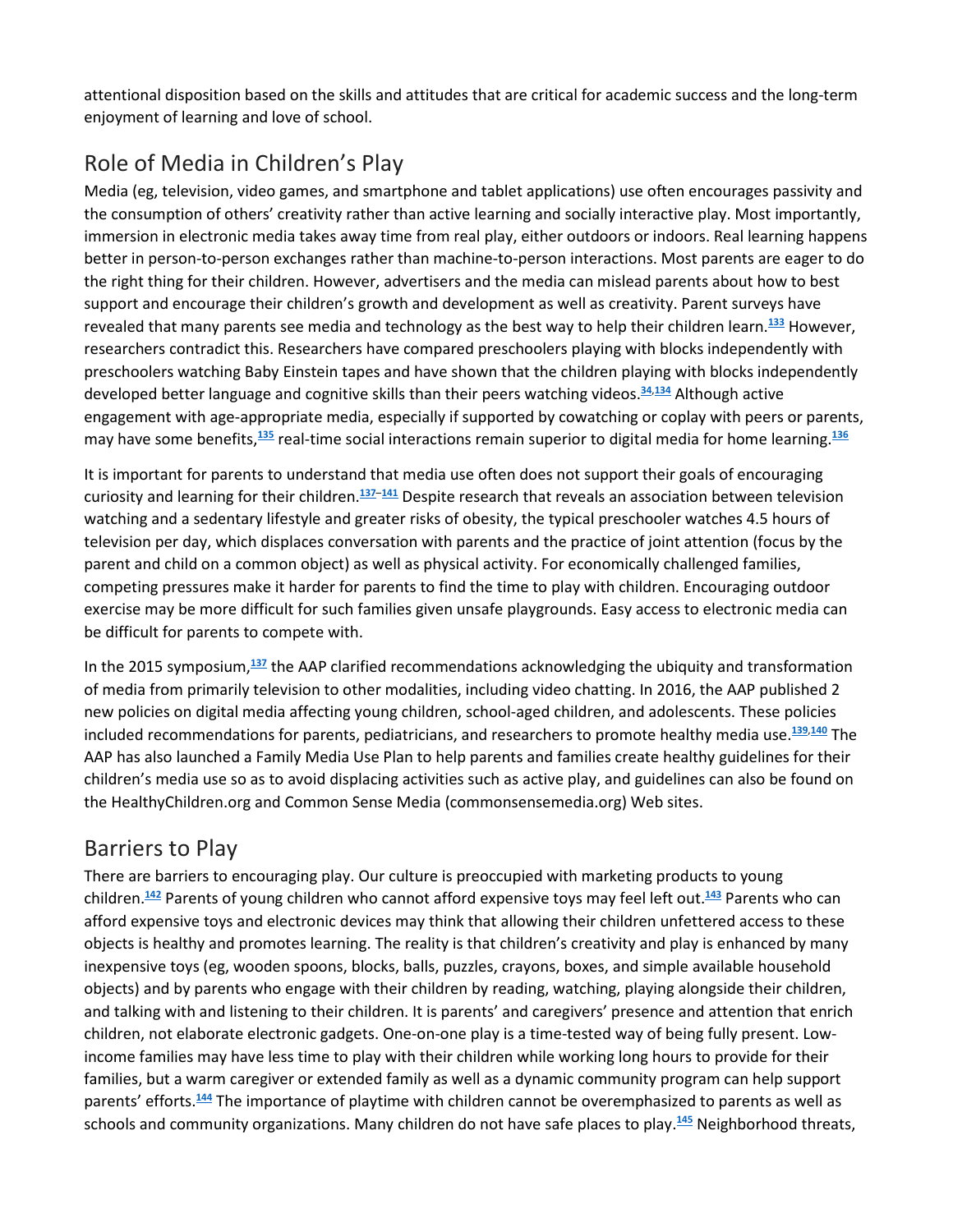such as violence, guns, drugs, and traffic, pose safety concerns in many neighborhoods, particularly low-income areas. Children in low-income, urban neighborhoods also may have less access to quality public spaces and recreational facilities in their communities.**[145](https://pediatrics.aappublications.org/content/142/3/e20182058#ref-145)** Parents who feel that their neighborhoods are unsafe may also not permit their children to play outdoors or independently.

Public health professionals are increasingly partnering with other sectors, such as parks and recreation, public safety, and community development, to advocate for safe play environments in all communities. This includes efforts to reduce community violence, improve physical neighborhood infrastructure, and support planning and design decisions that foster safe, clean, and accessible public spaces.

## Role of Pediatricians

Pediatricians can advocate for the importance of all forms of play as well as for the role of play in the development of executive functioning, emotional intelligence, and social skills (**[Table 1](https://pediatrics.aappublications.org/content/142/3/e20182058#T1)**). Pediatricians have a critical role to play in protecting the integrity of childhood by advocating for all children to have the opportunity to express their innate curiosity in the world and their great capacity for imagination. For children with special needs, it is especially important to create safe opportunities for play. A children's museum may offer special mornings when it is open only to children with special needs. Extra staffing enables these children and their siblings to play in a safe environment because they may not be able to participate during crowded routine hours.

TABLE 1 Recommendations From Pediatricians to Parents

| Use play to help meet milestones. From birth, infants use play to explore the world around them as well as to      |
|--------------------------------------------------------------------------------------------------------------------|
| learn and develop important life skills.                                                                           |
| $0 - 6$ mo                                                                                                         |
| Show your infant interesting objects, such as a brightly colored mobile or toy.                                    |
| Talk to your infant often to familiarize him or her with your voice, and respond when he or she coos and           |
| babbles.                                                                                                           |
| Place your infant in different positions so he or she can see the world from different angles.                     |
| Let your infant bring safe objects to his or her mouth to explore and experience new textures.                     |
| Vary facial expressions and gestures so that your infant can imitate them. Imitate your infant's sounds and        |
| engage in a back-and-forth conversation using your infant's sounds as a prompt.                                    |
| $7-12$ mo                                                                                                          |
| Use a mirror to show faces to your infant.                                                                         |
| Provide your infant with a safe environment to crawl and explore.                                                  |
| Place your infant in a variety of positions, such as on his or her tummy, side, etc.                               |
| Give your infant opportunities to learn that his or her actions have effects (for example, when he or she          |
| drops a toy and it falls to the ground). Put a few toys within the reach of your infant so he or she can take toys |
| out and play with them.                                                                                            |
| Play peek-a-boo.                                                                                                   |
| $1 - 3y$                                                                                                           |
| Allow your child to spend time with objects and toys that he or she enjoys.                                        |
| Give your child pens, markers, or crayons and paper to practice scribbling.                                        |
| Encourage your child to interact with peers.                                                                       |
| Help your child explore his or her body through different movements (for example, walking, jumping, and            |
| standing on 1 leg).                                                                                                |
| Provide opportunities to create make-believe situations with objects (for example, pretending to drink out         |
| of an empty cup or offering toys that enable pretend play).                                                        |
| Respond when your child speaks, answer questions, and provide verbal encouragement.                                |
| Provide blocks, plastic containers, wooden spoons, and puzzles.                                                    |
| Read regularly to and with your child. Encourage pretend play based on these stories.                              |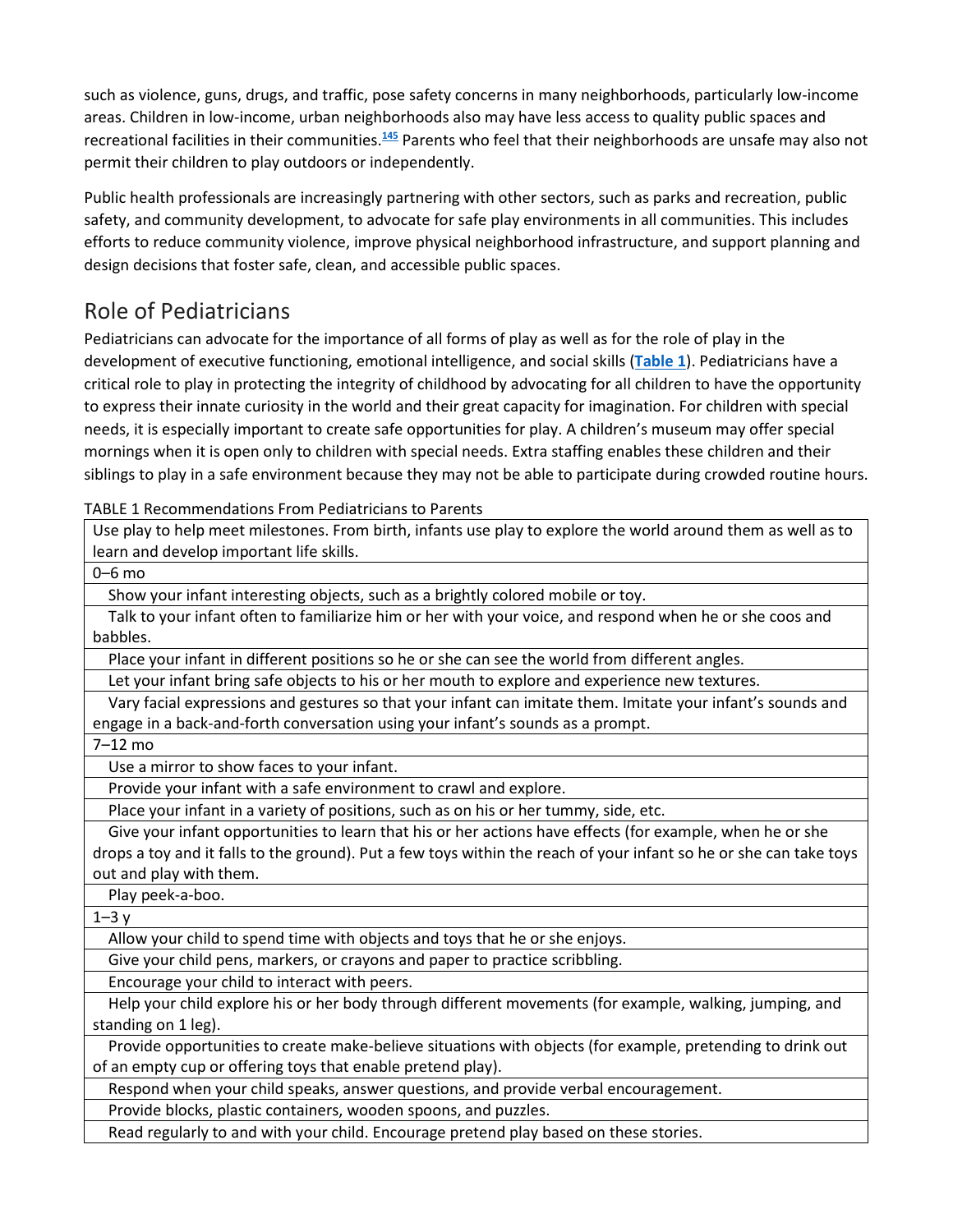Sing songs and play rhythms so that your child can learn and join in the fun.

4–6 y

Provide opportunities for your child to sing and dance.

Tell stories to your child and ask questions about what he or she remembers.

Give your child time and space to act out imaginary scenes, roles, and activities.

Allow your child to move between make-believe games and reality (for example, playing house and helping you with chores).

Schedule time for your child to interact with friends to practice socializing and building friendships.

Encourage your child to try a variety of movements in a safe environment (for example, hopping, swinging, climbing, and doing somersaults).

The AAP recommends that pediatricians:

- 1. Encourage parents to observe and respond to the nonverbal behavior of infants during their first few months of life (eg, responding to their children's emerging social smile) to help them better understand this unique form of communication. For example, encouraging parents to recognize their children's emerging social smile and to respond with a smile of their own is a form of play that also teaches the infants a critical social–emotional skill: "You can get my attention and a smile from me anytime you want just by smiling yourself." By encouraging parents to observe the behavior of their children, pediatricians create opportunities to engage parents in discussions that are nonjudgmental and free from criticism (because they are grounded in the parents' own observations and interpretations of how to promote early learning);
- 2. Advocate for the protection of children's unstructured playtime because of its numerous benefits, including the development of foundational motor skills that may have lifelong benefits for the prevention of obesity, hypertension, and type 2 diabetes;
- 3. Advocate with preschool educators to do the following: focus on playful rather than didactic learning by letting children take the lead and follow their own curiosity; put a premium on building social–emotional and executive functioning skills throughout the school year; and protect time for recess and physical activity;
- 4. Emphasize the importance of playful learning in preschool curricula for fostering stronger caregiver– infant relationships and promoting executive functioning skills. Communicating this message to policy makers, legislators, and educational administrators as well as the broader public is equally important; and
- 5. Just as pediatricians support Reach Out and Read, encourage playful learning for parents and infants by writing a "prescription for play" at every well-child visit in the first 2 years of life.

A recent randomized controlled trial of the Video Interaction Project (an enhancement of Reach Out and Read) has demonstrated that the promotion of reading and play during pediatric visits leads to enhancements in social–emotional development.**[112](https://pediatrics.aappublications.org/content/142/3/e20182058#ref-112)** In today's world, many parents do not appreciate the importance of free play or guided play with their children and have come to think of worksheets and other highly structured activities as play.**[146](https://pediatrics.aappublications.org/content/142/3/e20182058#ref-146)** Although many parents feel that they do not have time to play with their children, pediatricians can help parents understand that playful learning moments are everywhere, and even daily chores alongside parents can be turned into playful opportunities, especially if the children are actively interacting with parents and imitating chores. Young children typically seek more attention from parents.**[46](https://pediatrics.aappublications.org/content/142/3/e20182058#ref-46)** Active play stimulates children's curiosity and helps them develop the physical and social skills needed for school and later life.**[32](https://pediatrics.aappublications.org/content/142/3/e20182058#ref-32)**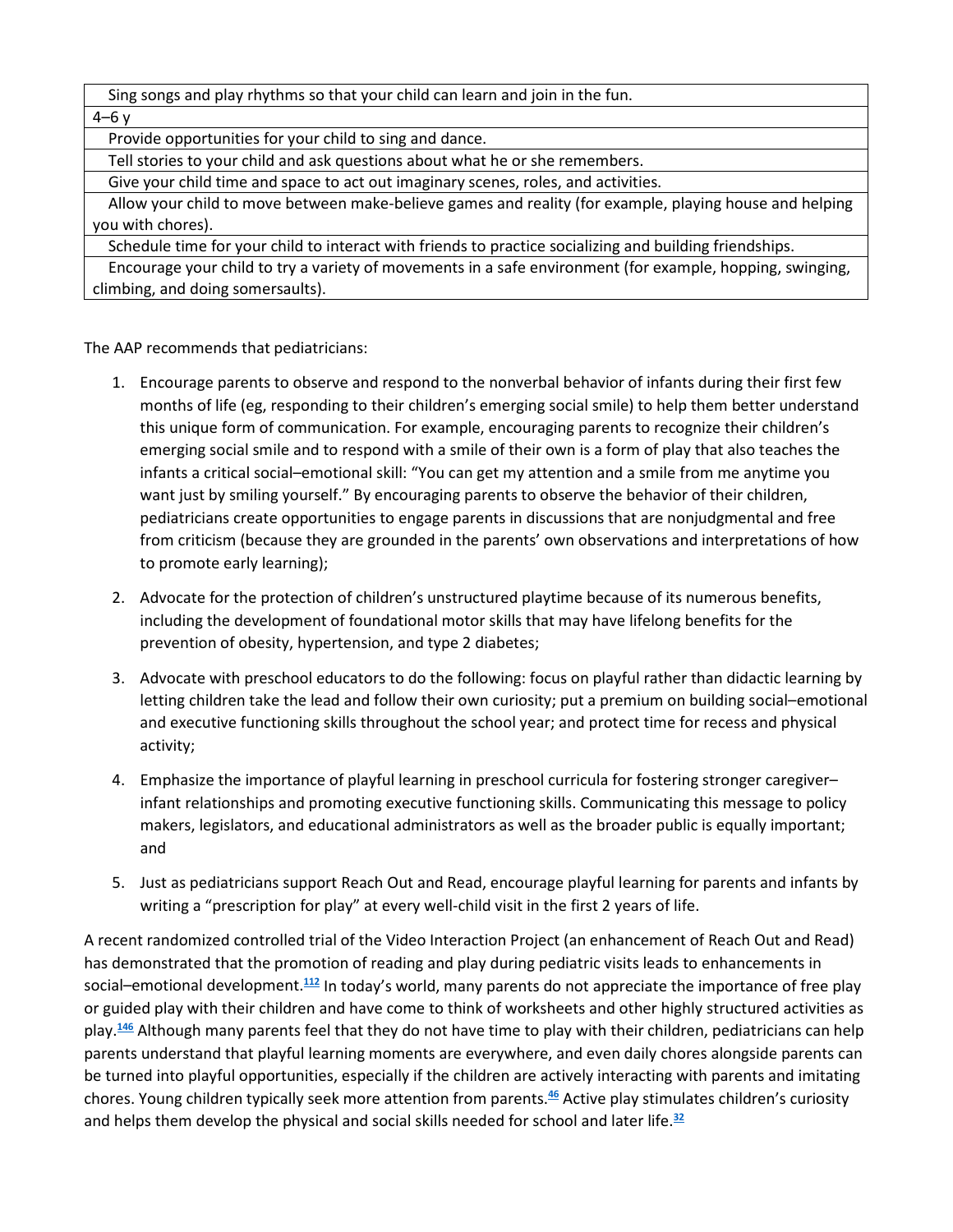# **Conclusions**

- Cultural shifts, including less parent engagement because of parents working full-time, fewer safe places to play, and more digital distractions, have limited the opportunities for children to play. These factors may negatively affect school readiness, children's healthy adjustment, and the development of important executive functioning skills;
- Play is intrinsically motivated and leads to active engagement and joyful discovery. Although free play and recess need to remain integral aspects of a child's day, the essential components of play can also be learned and adopted by parents, teachers, and other caregivers to promote healthy child development and enhance learning;
- The optimal educational model for learning is for the teacher to engage the student in activities that promote skills within that child's zone of proximal development, which is best accomplished through dialogue and guidance, not via drills and passive rote learning. There is a current debate, particularly about preschool curricula, between an emphasis on content and attempts to build skills by introducing seat work earlier versus seeking to encourage active engagement in learning through play. With our understanding of early brain development, we suggest that learning is better fueled by facilitating the child's intrinsic motivation through play rather than extrinsic motivations, such as test scores;
- An alternative model for learning is for teachers to develop a safe, stable, and nurturing relationship with the child to decrease stress, increase motivation, and ensure receptivity to activities that promote skills within each child's zone of proximal development. The emphasis in this preventive and developmental model is to promote resilience in the presence of adversity by enhancing executive functioning skills with free play and guided play;
- Play provides ample opportunities for adults to scaffold the foundational motor, social–emotional, language, executive functioning, math, and self-regulation skills needed to be successful in an increasingly complex and collaborative world. Play helps to build the skills required for our changing world; and
- Play provides a singular opportunity to build the executive functioning that underlies adaptive behaviors at home; improve language and math skills in school; build the safe, stable, and nurturing relationships that buffer against toxic stress; and build social–emotional resilience.

For more information, see Kearney et al's *Using Joyful Activity To Build Resiliency in Children in Response to Toxic Stress*. **[147](https://pediatrics.aappublications.org/content/142/3/e20182058#ref-147)**

#### Footnotes:

- Address correspondence to Michael Yogman, MD, FAAP. E-mail: [myogman@massmed.org](mailto:myogman@massmed.org)
- The opinions and assertions expressed herein are those of the author(s) and do not necessarily reflect the official policy or position of the Uniformed Services University or the Department of Defense.
- **FINANCIAL DISCLOSURE:** The authors have indicated they have no financial relationships relevant to this article to disclose.
- **FUNDING:** No external funding.
- **POTENTIAL CONFLICT OF INTEREST:** The authors have indicated they have no potential conflicts of interest to disclose.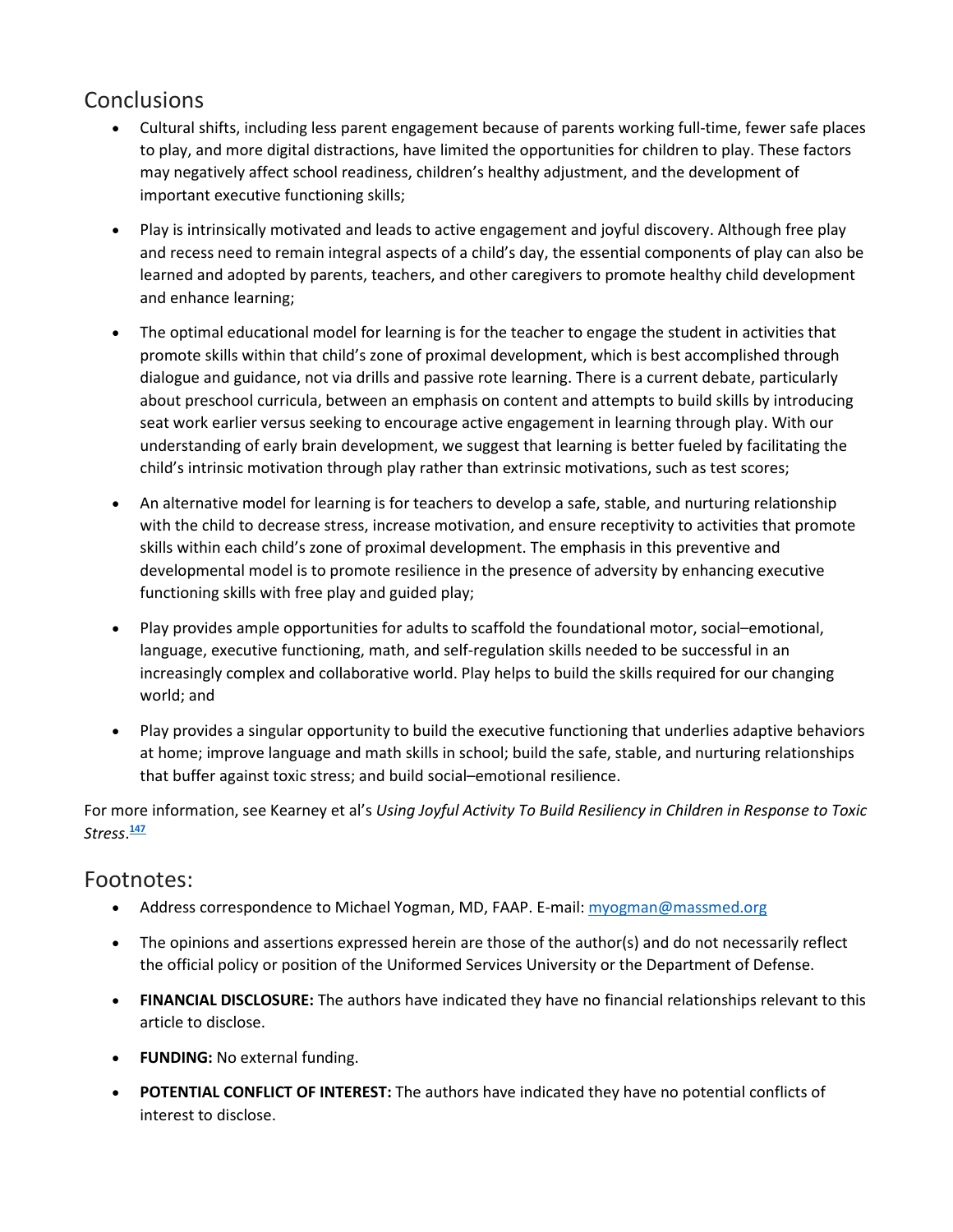- This document is copyrighted and is property of the American Academy of Pediatrics and its Board of Directors. All authors have filed conflict of interest statements with the American Academy of Pediatrics. Any conflicts have been resolved through a process approved by the Board of Directors. The American Academy of Pediatrics has neither solicited nor accepted any commercial involvement in the development of the content of this publication.
- Clinical reports from the American Academy of Pediatrics benefit from expertise and resources of liaisons and internal (AAP) and external reviewers. However, clinical reports from the American Academy of Pediatrics may not reflect the views of the liaisons or the organizations or government agencies that they represent.
- The guidance in this report does not indicate an exclusive course of treatment or serve as a standard of medical care. Variations, taking into account individual circumstances, may be appropriate.
- All clinical reports from the American Academy of Pediatrics automatically expire 5 years after publication unless reaffirmed, revised, or retired at or before that time.

## References

- 1. Ginsburg KR; American Academy of Pediatrics Committee on Communications; American Academy of Pediatrics Committee on Psychosocial Aspects of Child and Family Health. The importance of play in promoting healthy child development and maintaining strong parent-child bonds. Pediatrics. 2007;119(1):182–191pmid:17200287
- 2. Milteer RM, Ginsburg KR; Council on Communications and Media; Committee on Psychosocial Aspects of Child and Family Health. The importance of play in promoting healthy child development and maintaining strong parent-child bond: focus on children in poverty. Pediatrics. 2012;129(1). Available at: www.pediatrics.org/cgi/content/full/129/1/e204pmid:22201149
- 3. Walker SP, Chang SM, Vera-Hernández M, Grantham-McGregor S. Early childhood stimulation benefits adult competence and reduces violent behavior. Pediatrics. 2011;127(5):849–857pmid:21518715
- 4. Weisberg DS, Hirsh-Pasek K, Golinkoff RM, Kittredge AK, Klahr D. Guided play: principles and practices. Curr Dir Psychol Sci. 2016;25(3):177–182
- 5. Zelazo PD, Blair CB, Willoughby MT. Executive Function: Implications for Education (NCER 2017-2000). Washington, DC: National Center for Education Research, Institute of Education Sciences; 2017. Available at: https://ies.ed.gov/ncer/pubs/20172000/pdf/20172000.pdf. Accessed October 24, 2017
- 6. Diamond A, Barnett WS, Thomas J, Munro S. Preschool program improves cognitive control. Science. 2007;318(5855):1387–1388pmid:18048670
- 7. Watts TW, Duncan GJ, Clements DH, Sarama J. What is the long-run impact of learning mathematics during preschool? Child Dev. 2018;89(2):539–555pmid:28105650
- 8. Meisels SJ, Atkins-Burnett S. The Head start national reporting system: a critique. Young Child. 2004;59:64–66
- 9. High PC; American Academy of Pediatrics, Committee on Early Childhood, Adoption, and Dependent Care and Council on School Health. School readiness. Pediatrics. 2008;121(4). Available at: www.pediatrics.org/cgi/content/full/121/4/e1008. Reaffirmed September 2013
- 10. Henderson TZ, Atencio DJ. Integration of play, learning, and experience: what museums afford young visitors. Early Child Educ J. 2007;35(3):245–251
- 11. Panksepp J. Affective Neuroscience: The Foundations of Human and Animal Emotions. 1st ed. New York, NY: Oxford University Press; 1998
- 12. United Nations Human Rights Office of the Commissioner. Convention on the Rights of the Child. 1989. Available at: www.ohchr.org/EN/ProfessionalInterest/Pages/CRC.aspx. Accessed October 24, 2017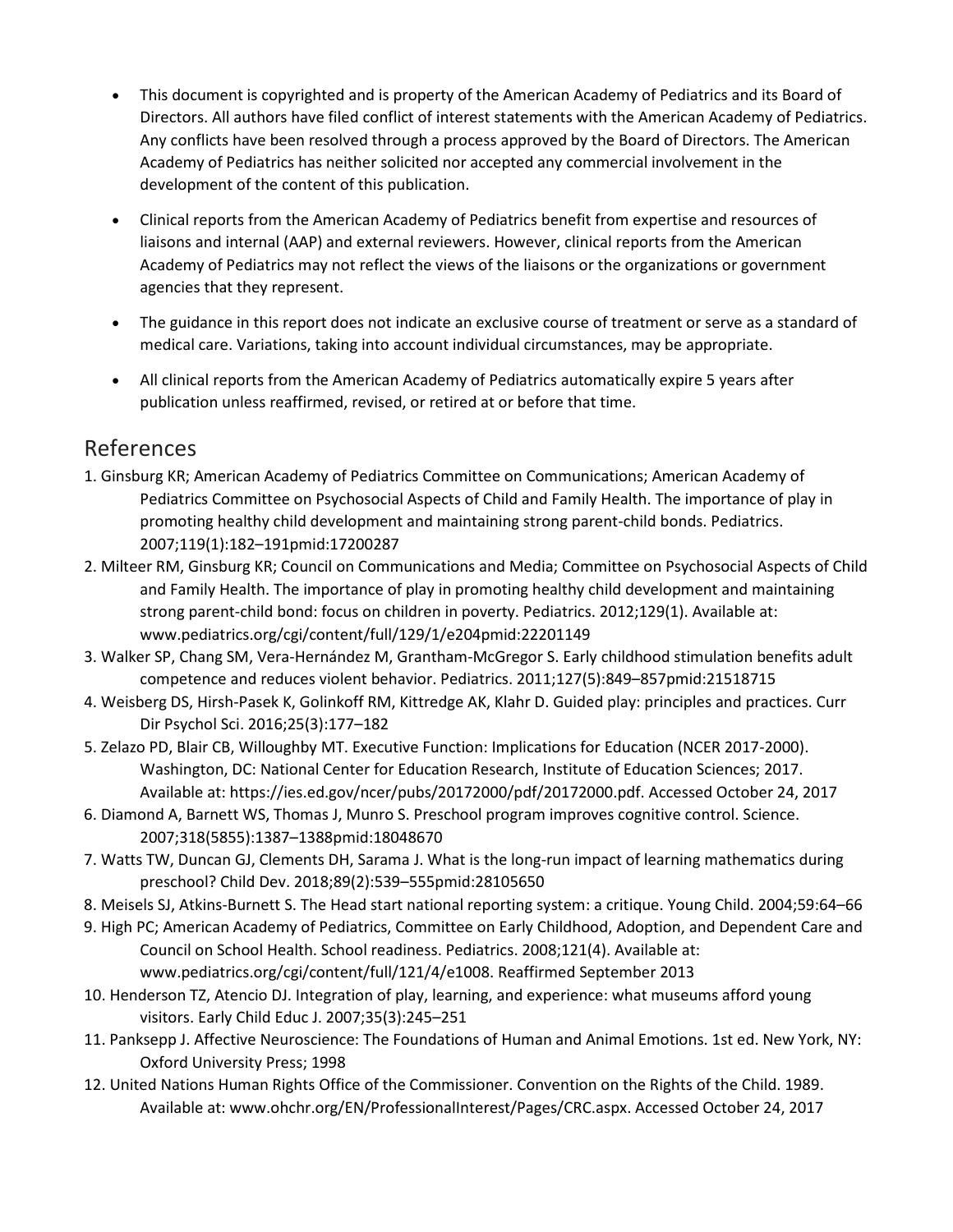- 13. Kinchin J, O'Connor A. Century of the Child: Growing by Design 1900-2000. New York, NY: Museum of Modern Art; 2012. Available at:
	- https://www.moma.org/interactives/exhibitions/2012/centuryofthechild/. Accessed October 24, 2017
- 14. Resnick M. Lifelong Kindergarten: Cultivate Creativity Through Projects, Passion, Peers, and Play. Cambridge, MA: MIT Press; 2017
- 15. Gopnik A. What babies know. New York Times. 2016;(July 31):4
- 16. Gopnik A. The Garden and the Carpenter. New York, NY: Farrar Straus and Giroux; 2016
- 17. Gopnik A, Meltzoff AN, Kuhl PK. The Scientist in the Crib. 1st ed. New York, NY: William Morrow and Co; 1999
- 18. Golinkoff R, Hirsh-Pasek K. Becoming Brilliant: What Science Tells us About Raising Successful Children. Washington, DC: APA Press; 2016
- 19. Hirsh-Pasek K, Zosh JM, Golinkoff RM, Gray JH, Robb MB, Kaufman J. Putting education in "educational" apps: lessons from the science of learning. Psychol Sci Public Interest. 2015;16(1):3–34pmid:25985468
- 20. Bruner JS, Jolly A, Sylva K, eds. Play: Its Role in Development and Evolution. 1st ed. New York, NY: Basic Books; 1976
- 21. Toub TS, Rajan V, Golinkoff R, Hirsh-Pasek K. Playful learning: a solution to the play versus learning dichotomy. In: Berch D, Geary D, eds. Evolutionary Perspectives on Education and Child Development. New York, NY: Springer; 2016:117–145
- 22. Mather JA, Anderson RC. Exploration, play and habituation in octopuses (Octopus dofleini). J Comp Psychol. 1999;113(3):333–338
- 23. Wang S, Aamodt S. Welcome to Your Child's Brain: How the Mind Grows From Conception to College. New York, NY: Bloomsbury USA; 2011
- 24. Wenner M. The serious need for play. Sci Am Mind. 2009;20(1):22–29
- 25. Burghardt GM. The Genesis of Animal Play: Testing the Limits, 1st ed. Cambridge, MA: MIT Press; 2005
- 26. Goodall J. In the Shadow of Man. Boston, MA: Houghton Mifflin; 2010
- 27. Dewar G. The cognitive benefits of play: effects on the learning brain. Available at: www.parentingscience.com/benefits-of-play.html. Accessed October 24, 2017
- 28. Vygotsky LS. Play and its role in the mental development of the child. In: Bruner J, Jolly A, Sylva K, eds. Play. New York, NY: Basic Books; 1976:609–618
- 29. Berk L, Meyers AB. Infants and Children: Prenatal Through Middle Childhood. 8th ed. New York, NY: Plenum; 2015
- 30. Pellis SM, Pellis VC, Bell HC. The function of play in the development of the social brain. Am J Play. 2010;2:278–296
- 31. Moore JL, Waltman K. Pressure to increase test scores in reaction to NCLB: an investigation of related factors. In: Meeting of the American Educational Research and Evaluation Association; September 2007; Chicago, IL
- 32. Hirsh-Pasek K, Golinkoff RM, Berk L, Singer DG. A Mandate for Playful Learning in Preschool. New York, NY: Oxford University Press; 2009
- 33. Tomasco S. IBM 2010 Global CEO Study: creativity selected as most crucial factor for future success. Available at: https://www.o3.ibm.com/press/us/en/pressrelease/31670.wss. Accessed April 27, 2018
- 34. Hirsh-Pasek K, Golinkoff RM, Eyer D. Einstein Never Used Flashcards: How Our Children Really Learn—and Why They Need to Play More and Memorize Less. Pleasant Valley, NY: Rosedale; 2003
- 35. Logan SW, Robinson LE, Wilson AE, Lucas WA. Getting the fundamentals of movement: a meta-analysis of the effectiveness of motor skill interventions in children. Child Care Health Dev. 2012;38(3):305– 315pmid:21880055
- 36. Pellegrini AD, Smith PK. Physical activity play: the nature and function of a neglected aspect of playing. Child Dev. 1998;69(3):577–598pmid:9680672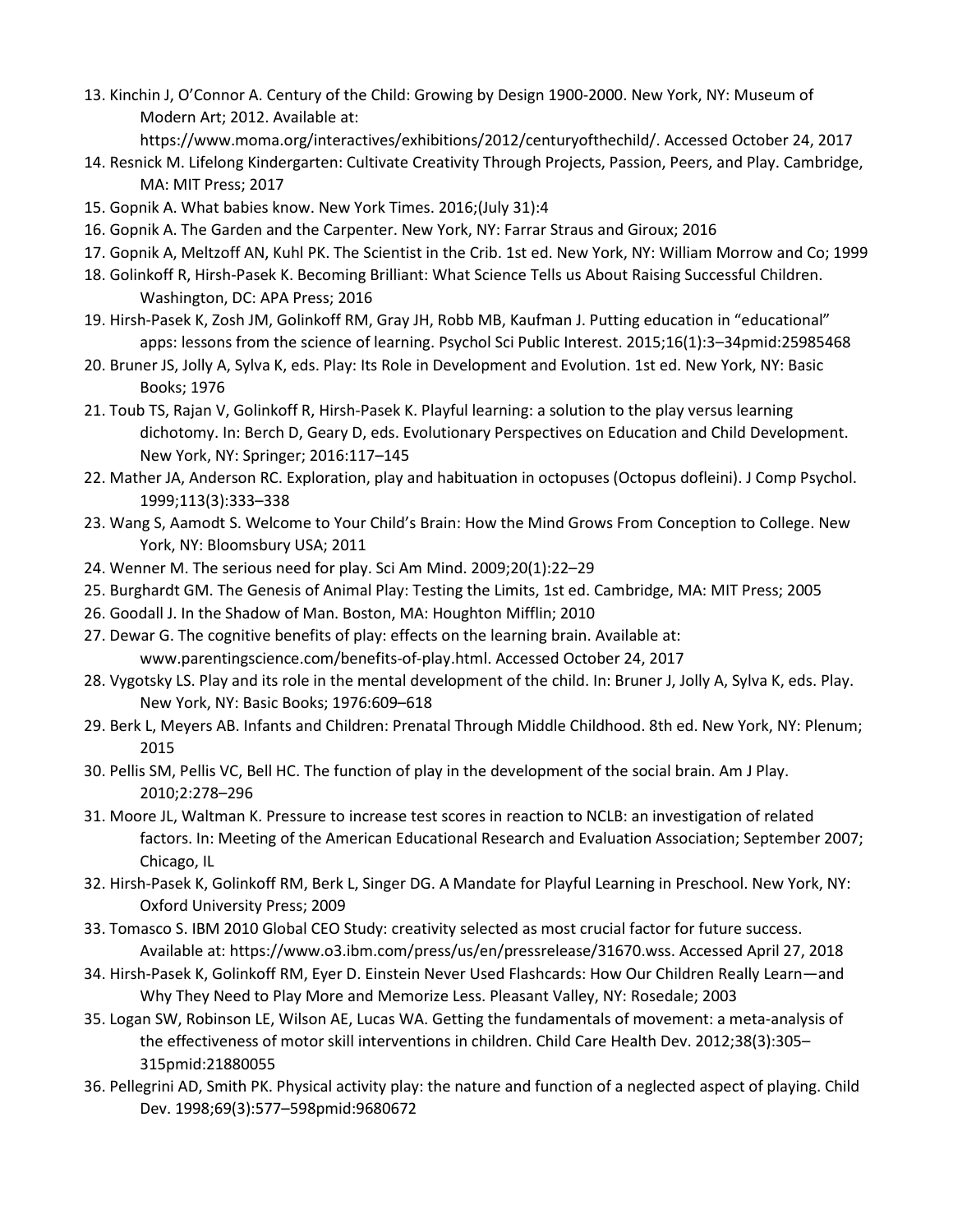- 37. Lubans DR, Morgan PJ, Cliff DP, Barnett LM, Okely AD. Fundamental movement skills in children and adolescents: review of associated health benefits. Sports Med. 2010;40(12):1019–1035pmid:21058749
- 38. Gopnik A. How babies think. Sci Am. 2010;303(1):76–81pmid:20583671
- 39. Ansari A, Pettit K, Gershoff E. Combating obesity in head start: outdoor play and change in children's body mass index. J Dev Behav Pediatr. 2015;36(8):605–612pmid:26372047
- 40. Pellis SM, Pellis VC. Play fighting of rats in comparative perspective: a schema for neurobehavioral analyses. Neurosci Biobehav Rev. 1998;23(1):87–101pmid:9861614
- 41. Barry E. In British playgrounds, bringing in risk to build resilience. New York Times. March 10, 2018. Available at: https://www.nytimes.com/2018/03/10/world/europe/britain-playgrounds-risk.html. Accessed April 27, 2018
- 42.Murray R, Ramstetter C; Council on School Health; American Academy of Pediatrics. The crucial role of recess in school. Pediatrics. 2013;131(1):183–188pmid:23277311
- 43. Pelligrini AD, Holmes RM. The role of recess in primary school. In: Singer D, Golinkoff R, Hirsh-Pasek K, eds. Play = Learning: How Play Motivates and Enhances Children's Cognitive and Socio-Emotional Growth. New York, NY: Oxford University Press; 2006
- 44. Fisher KR, Hirsh-Pasek K, Golinkoff RM, Gryfe SG. Conceptual split? Parents and experts perceptions of play in the 21st century. J Appl Dev Psychol. 2008;29:305–316
- 45. Hassinger-Das B, Toub TS, Zosh JM, Michnick J, Golinkoff R, Hirsh-Pasek K. More than just fun: a place for games in joyful learning. J Study Educ Dev. 2017;40(2):191–218
- 46. Galinsky E. Mind in the Making. 1st ed. New York, NY: Harper Collins; 2010
- 47. McClelland MM, Tominey SL. Stop, Act, Think: Integrating Self-Regulation in the Early Childhood Classroom. London, United Kingdom: Taylor & Francis; 2016
- 48. Weisberg DS, Hirsh-Pasek K, Golinkoff RM. Guided play: where curricular goals meet a playful pedagogy. Mind Brain Educ. 2013;7(2):104–112
- 49. Yogman MW, Lester BM, Hoffman J. Behavioral and cardiac rhythmicity during mother-father-stranger infant social interaction. Pediatr Res. 1983;17(11):872–876pmid:6646896
- 50. Stern D. The Interpersonal World of the Infant: A View From Psychoanalysis and Developmental Psychology. New York, NY: Basic Books; 1980
- 51. Yogman MW. Games fathers and mothers play with their infants. Infant Ment Health J. 1981;2(4):241–248
- 52. Feldman R, Magori-Cohen R, Galili G, Singer M, Louzoun Y. Mother and infant coordinate heart rhythms through episodes of interaction synchrony. Infant Behav Dev. 2011;34(4):569–577pmid:21767879
- 53. Campos JJ, Klinnert MD, Sorce JF, Emde RN, Svejda M. Emotions as behavior regulators: social referencing in infancy. In: Plutchik R, Kellerman H, eds. Emotion: Theory, Research, and Experience. Vol 2. New York, NY: Academic Press; 1983:57–86
- 54. Sorce JF, Emde RN, Campos JJ, Klinnert MD. Maternal emotional signaling: its effect on the visual cliff behavior of 1-year-olds. Dev Psychol. 1985;21(1):195–200
- 55. Mahler M, Pine F, Bergman A. The Psychological Birth of the Human Infant. 1st ed. New York, NY: Basic Books; 1998
- 56. Bodrova E, Germeroth C, Leong DJ. Play and self-regulation: lessons from Vygotsky. Am J Play. 2013;6(1):111–123
- 57. Walker CM, Gopnik A. Pretense and possibility–a theoretical proposal about the effects of pretend play on development: comment on Lillard et al. (2013). Psychol Bull. 2013;139(1):40–44pmid:23294089
- 58. Burgdorf J, Panksepp J. The neurobiology of positive emotions. Neurosci Biobehav Rev. 2006;30(2):173– 187pmid:16099508
- 59. Burgdorf J, Panksepp J, Moskal JR. Frequency-modulated 50 kHz ultrasonic vocalizations: a tool for uncovering the molecular substrates of positive affect. Neurosci Biobehav Rev. 2011;35(9):1831– 1836pmid:21144859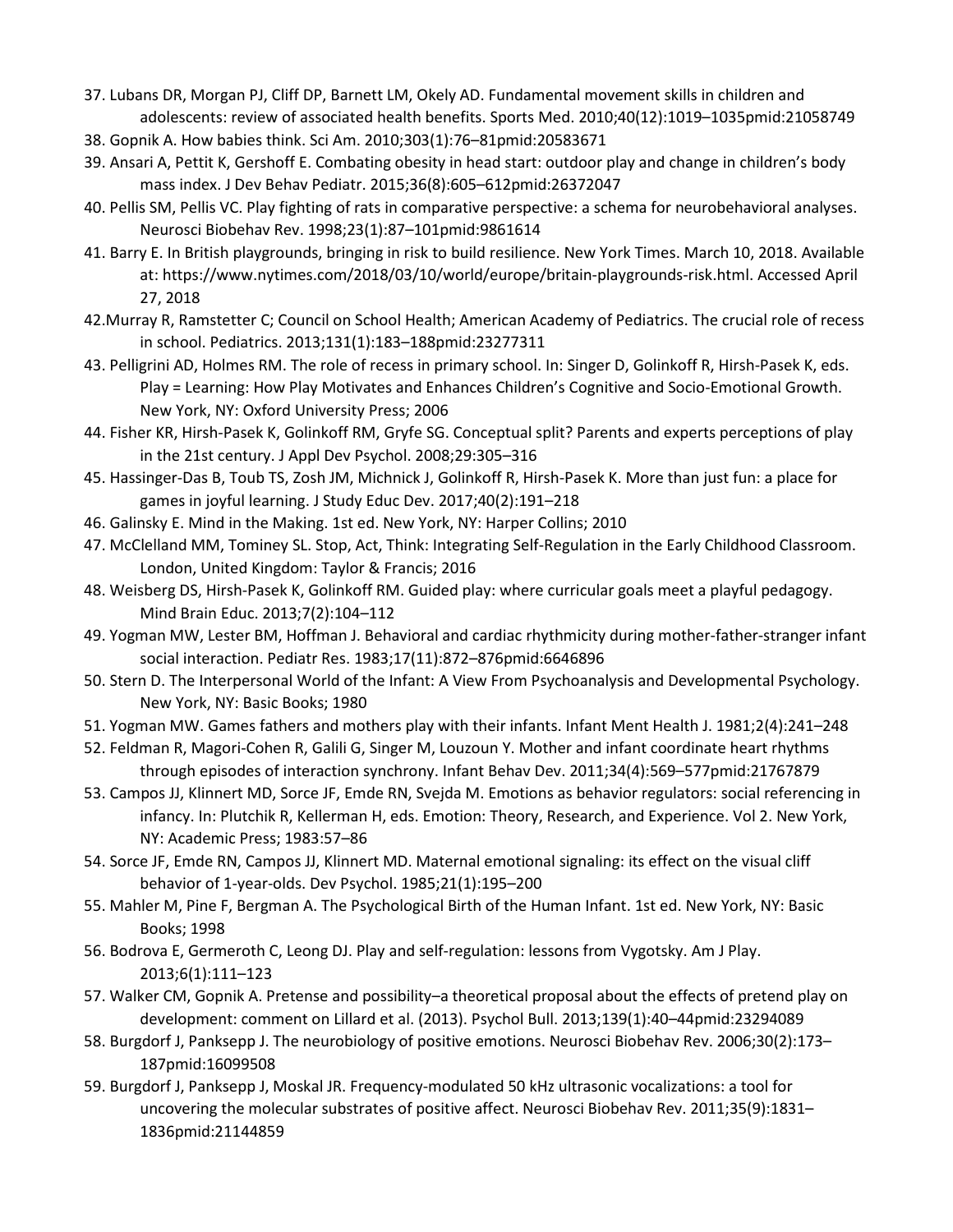- 60. Panksepp J. Neuroevolutionary sources of laughter and social joy: modeling primal human laughter in laboratory rats. Behav Brain Res. 2007;182(2):231–244pmid:17363075
- 61. Ishiyama S, Brecht M. Neural correlates of ticklishness in the rat somatosensory cortex. Science. 2016;354(6313):757–760pmid:27846607
- 62. Panksepp J, Burgdorf J. "Laughing" rats and the evolutionary antecedents of human joy? Physiol Behav. 2003;79(3):533–547pmid:12954448
- 63. Burgdorf J, Wood PL, Kroes RA, Moskal JR, Panksepp J. Neurobiology of 50-kHz ultrasonic vocalizations in rats: electrode mapping, lesion, and pharmacology studies. Behav Brain Res. 2007;182(2):274– 283pmid:17449117
- 64. Six S, Panksepp J. ADHD and play. Scholarpedia. 2012;7(10):30371
- 65. Gordon NS, Burke S, Akil H, Watson SJ, Panksepp J. Socially-induced brain 'fertilization': play promotes brain derived neurotrophic factor transcription in the amygdala and dorsolateral frontal cortex in juvenile rats. Neurosci Lett. 2003;341(1):17–20pmid:12676333
- 66. Bell HC, Pellis SM, Kolb B. Juvenile peer play experience and the development of the orbitofrontal and medial prefrontal cortices. Behav Brain Res. 2010;207(1):7–13pmid:19786051
- 67. Diamond MC, Krech D, Rosenzweig MR. The effects of an enriched environment on the histology of the rat cerebral cortex. J Comp Neurol. 1964;123:111–120pmid:14199261
- 68. Huber R, Tononi G, Cirelli C. Exploratory behavior, cortical BDNF expression, and sleep homeostasis. Sleep. 2007;30(2):129–139pmid:17326538
- 69. Burgdorf J, Kroes RA, Beinfeld MC, Panksepp J, Moskal JR. Uncovering the molecular basis of positive affect using rough-and-tumble play in rats: a role for insulin-like growth factor I. Neuroscience. 2010;168(3):769–777pmid:20350589
- 70. Gordon NS, Kollack-Walker S, Akil H, Panksepp J. Expression of c-fos gene activation during rough and tumble play in juvenile rats. Brain Res Bull. 2002;57(5):651–659pmid:11927369
- 71. Roth TL, Lubin FD, Funk AJ, Sweatt JD. Lasting epigenetic influence of early-life adversity on the BDNF gene. Biol Psychiatry. 2009;65(9):760–769pmid:19150054
- 72. Pellis SM, Pellis VC, Himmler BT. How play makes for a more adaptable brain: a comparative and neural perspective. Am J Play. 2014;7(1):73–98
- 73. Einon DF, Morgan MJ, Kibbler CC. Brief periods of socialization and later behavior in the rat. Dev Psychobiol. 1978;11(3):213–225pmid:658602
- 74. Hol T, Van den Berg CL, Van Ree JM, Spruijt BM. Isolation during the play period in infancy decreases adult social interactions in rats. Behav Brain Res. 1999;100(1–2):91–97pmid:10212056
- 75. Greenough WT, Black JE. Induction of brain structure by experience: substrates for cognitive development. In: Gunnar MR, Nelson CA, eds. Developmental Behavioral Neuroscience: The Minnesota Symposia on Child Psychology. Vol 24. Hillsdale, NJ: L Erlbaum; 1992:155–200
- 76. Vanderschuren LJ, Niesink RJ, Van Ree JM. The neurobiology of social play behavior in rats. Neurosci Biobehav Rev. 1997;21(3):309–326pmid:9168267
- 77. Siviy SM. Effects of pre-pubertal social experiences on the responsiveness of juvenile rats to predator odors. Neurosci Biobehav Rev. 2008;32(7):1249–1258pmid:18550168
- 78. Garner AS, Shonkoff JP, Siegel BS, et al; Committee on Psychosocial Aspects of Child and Family Health; Committee on Early Childhood, Adoption, and Dependent Care; Section on Developmental and Behavioral Pediatrics. Early childhood adversity, toxic stress, and the role of the pediatrician: translating developmental science into lifelong health. Pediatrics. 2012;129(1). Available at: www.pediatrics.org/cgi/content/full/129/1/e224
- 79. Gruber MJ, Gelman BD, Ranganath C. States of curiosity modulate hippocampus-dependent learning via the dopaminergic circuit. Neuron. 2014;84(2):486–496pmid:25284006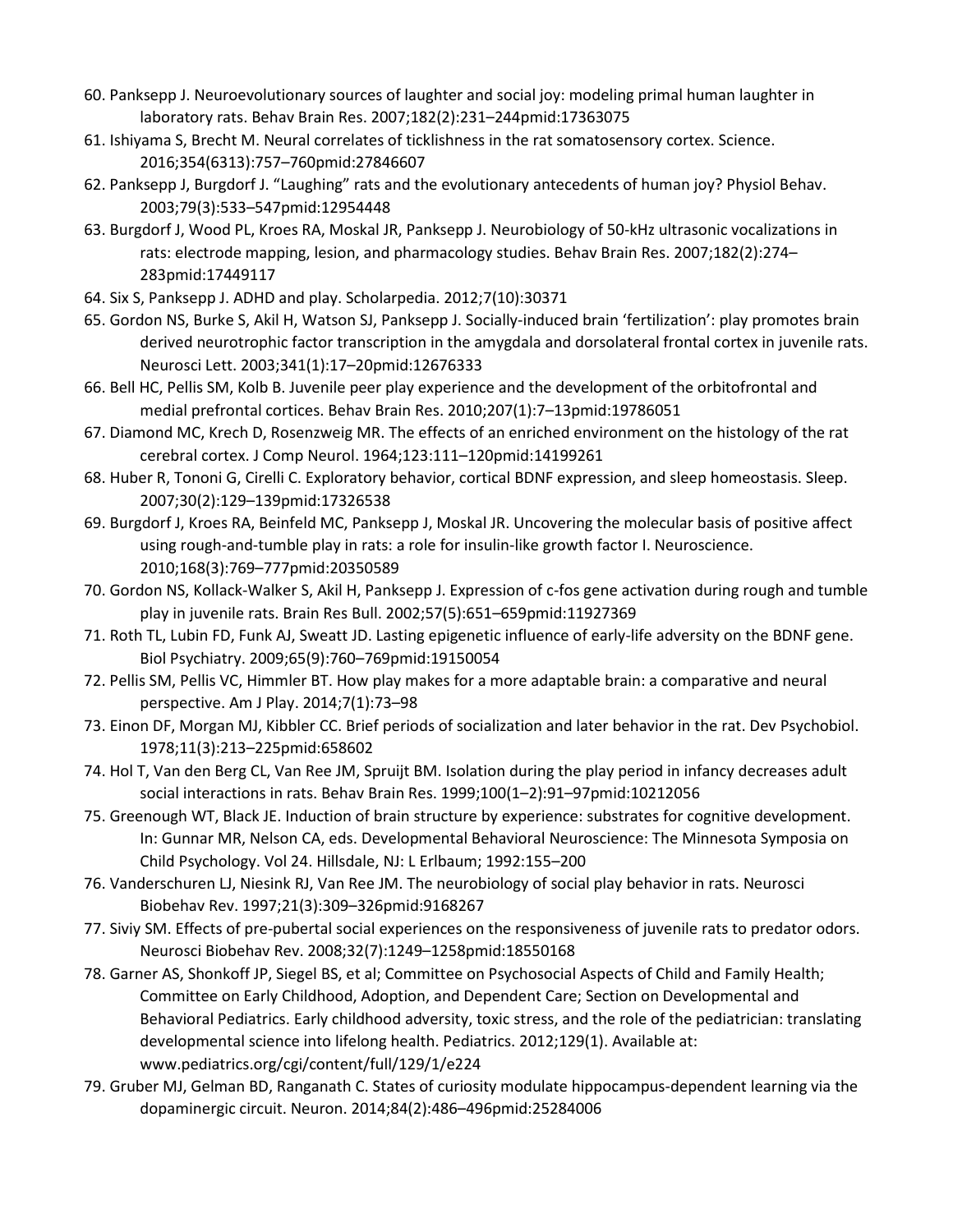- 80. Barnett LA. Research note: young children's resolution of distress through play. J Child Psychol Psychiatry. 1984;25(3):477–483pmid:6746795
- 81. Hatfield BE, Williford AP. Cortisol patterns for young children displaying disruptive behavior: links to a teacher-child, relationship-focused intervention. Prev Sci. 2017;18(1):40–49pmid:27613020
- 82. Corbett BA, Schupp CW, Simon D, Ryan N, Mendoza S. Elevated cortisol during play is associated with age and social engagement in children with autism. Mol Autism. 2010;1(1):13pmid:20875126
- 83. Siviy SM. Play and adversity: how the playful mammalian brain withstands threats and anxieties. Am J Play. 2010;2(3):297–314
- 84. Pellis SM, Pellis VC. The Playful Brain: Venturing to the Limits of Neuroscience. Oxford, United Kingdom: Oneworld Publications; 2009
- 85. Wolfgang CH, Stannard LL, Jones I. Block play performance among preschoolers as a predictor of later school achievement in mathematics. J Res Child Educ. 2001;15(2):173–180
- 86. Lewis V, Boucher J, Lupton L, Watson S. Relationships between symbolic play, functional play, verbal and non-verbal ability in young children. Int J Lang Commun Disord. 2000;35(1):117–127pmid:10824228
- 87. Fisher KR, Hirsh-Pasek K, Newcombe N, Golinkoff RM. Taking shape: supporting preschoolers' acquisition of geometric knowledge through guided play. Child Dev. 2013;84(6):1872–1878pmid:23534446
- 88. Cheng YL, Mix KS. Spatial training improves children's mathematics ability. J Cogn Dev. 2012;15(1):2–11
- 89. Panksepp J. Can PLAY diminish ADHD and facilitate the construction of the social brain? J Can Acad Child Adolesc Psychiatry. 2007;16(2):57–66pmid:18392153
- 90. Christakis DA. Rethinking attention-deficit/hyperactivity disorder. JAMA Pediatr. 2016;170(2):109– 110pmid:26746874
- 91. Atkinson L, Jamieson B, Khoury J, Ludmer J, Gonzalez A. Stress physiology in infancy and early childhood: cortisol flexibility, attunement and coordination. J Neuroendocrinol. 2016;28(8)pmid:27344031
- 92. Blair C, Granger D, Willoughby M, Kivlighan K. Maternal sensitivity is related to hypothalamic-pituitaryadrenal axis stress reactivity and regulation in response to emotion challenge in 6-month-old infants. Ann N Y Acad Sci. 2006;1094:263–267pmid:17347358
- 93. Laurent HK, Harold GT, Leve L, Shelton KH, Van Goozen SH. Understanding the unfolding of stress regulation in infants. Dev Psychopathol. 2016;28(4, pt 2):1431–1440pmid:27020470
- 94. Hibel LC, Granger DA, Blair C, Finegood ED; Family Life Project Key Investigators. Maternal-child adrenocortical attunement in early childhood: continuity and change. Dev Psychobiol. 2015;57(1):83– 95pmid:25417896
- 95. Sutherland SL, Friedman O. Just pretending can be really learning: children use pretend play as a source for acquiring generic knowledge. Dev Psychol. 2013;49(9):1660–1668pmid:23148938
- 96. Dickinson DK, Tabors PO, eds. Beginning Literacy With Language: Young Children Learning at Home and School. Baltimore, MD: Paul Brookes Publishing; 2001
- 97. Christakis DA, Zimmerman FJ, Garrison MM. Effect of block play on language acquisition and attention in toddlers: a pilot randomized controlled trial. Arch Pediatr Adolesc Med. 2007;161(10):967– 971pmid:17909140
- 98. Dansky JL, Silverman I. Effects of play on associative fluency in preschool-aged children. Dev Psychol. 1973;9(1):38–43
- 99. Hillman CH, Pontifex MB, Castelli DM, et al. Effects of the FITkids randomized controlled trial on executive control and brain function. Pediatrics. 2014;134(4). Available at: www.pediatrics.org/cgi/content/full/134/4/e1063pmid:25266425
- 100. Przybylski AK. Electronic gaming and psychosocial adjustment. Pediatrics. 2014;134(3). Available at: www.pediatrics.org/cgi/content/full/134/3/e716pmid:25092934
- 101. Sosa AV. Association of the type of toy used during play with the quantity and quality of parent-infant communication. JAMA Pediatr. 2016;170(2):132–137pmid:26720437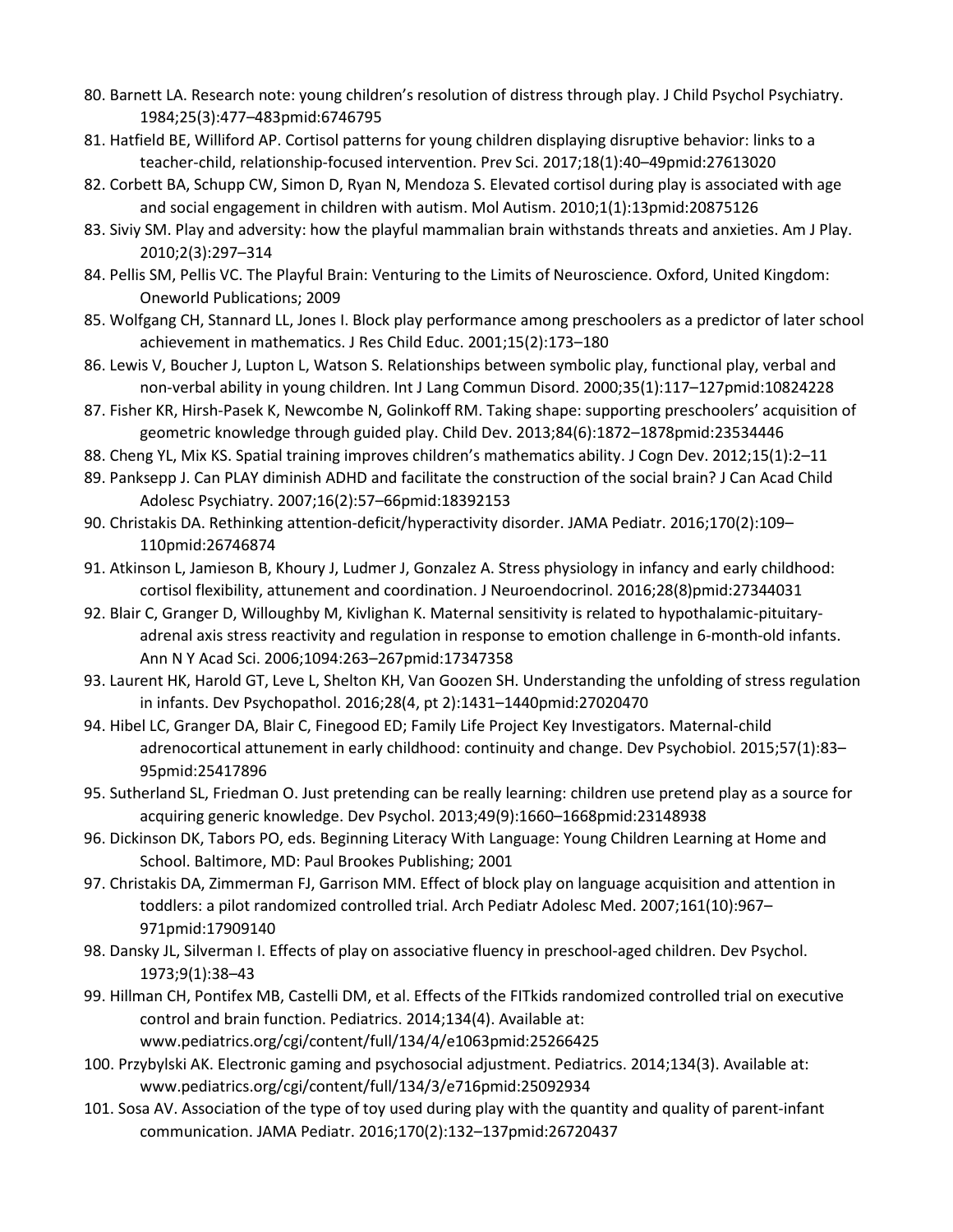- 102. Zosh J, Verdine B, Filipowicz A, Golinkoff R, Hirsh-Pasek K, Newcombe N. Talking shape: parental language with electronic versus traditional shape sorters. Int Mind Brain Educ Soc. 2015;9(3):136–144
- 103. Buchsbaum D, Bridgers S, Skolnick Weisberg D, Gopnik A. The power of possibility: causal learning, counterfactual reasoning, and pretend play. Philos Trans R Soc Long B Biol Sci. 2012;367(1599):2202– 2212
- 104. Carlson SM, White RE, Davis-Unger AC. Evidence for a relation between executive function and pretense representation in preschool children. Cogn Dev. 2014;29:1–16pmid:24357896
- 105. Lillard AS, Lerner MD, Hopkins EJ, Dore RA, Smith ED, Palmquist CM. The impact of pretend play on children's development: a review of the evidence. Psychol Bull. 2013;139(1):1–34pmid:22905949
- 106. Heckman J. Keynote address. In: Winthrop R, ed. Soft Skills for Workforce Success: From Research to Action. Washington, DC: Brookings Institution; 2015. Available at: www.brookings.edu/∼/media/events/2015/06/17-soft-skills-workforcesuccess/0617\_transcript\_softskills.pdf. Accessed October 24, 2017
- 107. Pellis SM, Iwaniuk AN. Evolving a playful brain: a levels of control approach. Int J Comp Psychol. 2004;17:90–116
- 108. Korczak DJ, Madigan S, Colasanto M. Children's physical activity and depression: a meta-analysis. Pediatrics. 2017;139(4):e20162266pmid:28314824
- 109. Goldstein J. Play in children's development, health and well-being: technology and play. In: Pellegrini DA, ed. Oxford Handbook of the Development of Play. New York, NY: Oxford University Press; 2011
- 110. Rothbaum F, Pott M, Azuma H, Miyake K, Weisz J. The development of close relationships in Japan and the United States: paths of symbiotic harmony and generative tension. Child Dev. 2000;71(5):1121– 1142pmid:11108082
- 111. Berkule SB, Cates CB, Dreyer BP, et al. Reducing maternal depressive symptoms through promotion of parenting in pediatric primary care. Clin Pediatr (Phila). 2014;53(5):460–469pmid:24707022
- 112. Weisleder A, Cates CB, Dreyer BP, et al. Reading is not just for language: promoting cognitive stimulation also enhances socioemotional development. In: Pediatric Academic Societies Annual Conference; April 30–May 4, 2016; Baltimore, MD
- 113. Cates CB, Weisleder A, Dreyer BP, et al. Leveraging healthcare to promote responsive parenting: impacts of the Video Interaction Project on parenting stress. J Child Fam Stud. 2016;25(3):827–835pmid:27134514
- 114. Brazelton TB, Yogman M, Als H, Tronick E. The infant as a focus for family reciprocity. In: Lewis M, Rosenblum L, eds. The Child and Its Family. New York, NY: Plenum; 1980
- 115. Lieber R. Why planning for play deserves serious thought. New York Times. 2016;(January 2):B1
- 116. Bonawitz EB, Ferranti D, Saxe R, et al. Just do it? Investigating the gap between prediction and action in toddlers' causal inferences. Cognition. 2010;115(1):104–117pmid:20097329
- 117. Bonawitz E, Shafto P, Gweon H, Goodman ND, Spelke E, Schulz L. The double-edged sword of pedagogy: instruction limits spontaneous exploration and discovery. Cognition. 2011;120(3):322– 330pmid:21216395
- 118. Schulz LE, Bonawitz EB. Serious fun: preschoolers engage in more exploratory play when evidence is confounded. Dev Psychol. 2007;43(4):1045–1050pmid:17605535
- 119. Sobel DM, Sommerville JA. The importance of discovery in children's causal learning from interventions. Front Psychol. 2010;1:176pmid:21833237
- 120. Center on the Developing Child. Enhancing and practicing executive function skills with children from infancy to adolescence. Available at: http://developingchild.harvard.edu/wpcontent/uploads/2015/05/Enhancing-and-Practicing-Executive-Function-Skills-with-Children-from-Infancy-to-Adolescence-1.pdf
- 121. Bodrova E, Leong DJ. Tools of the Mind: The Vygotskian Approach to Early Childhood Education. 2nd ed. New York, NY: Merrill/Prentice Hall; 2007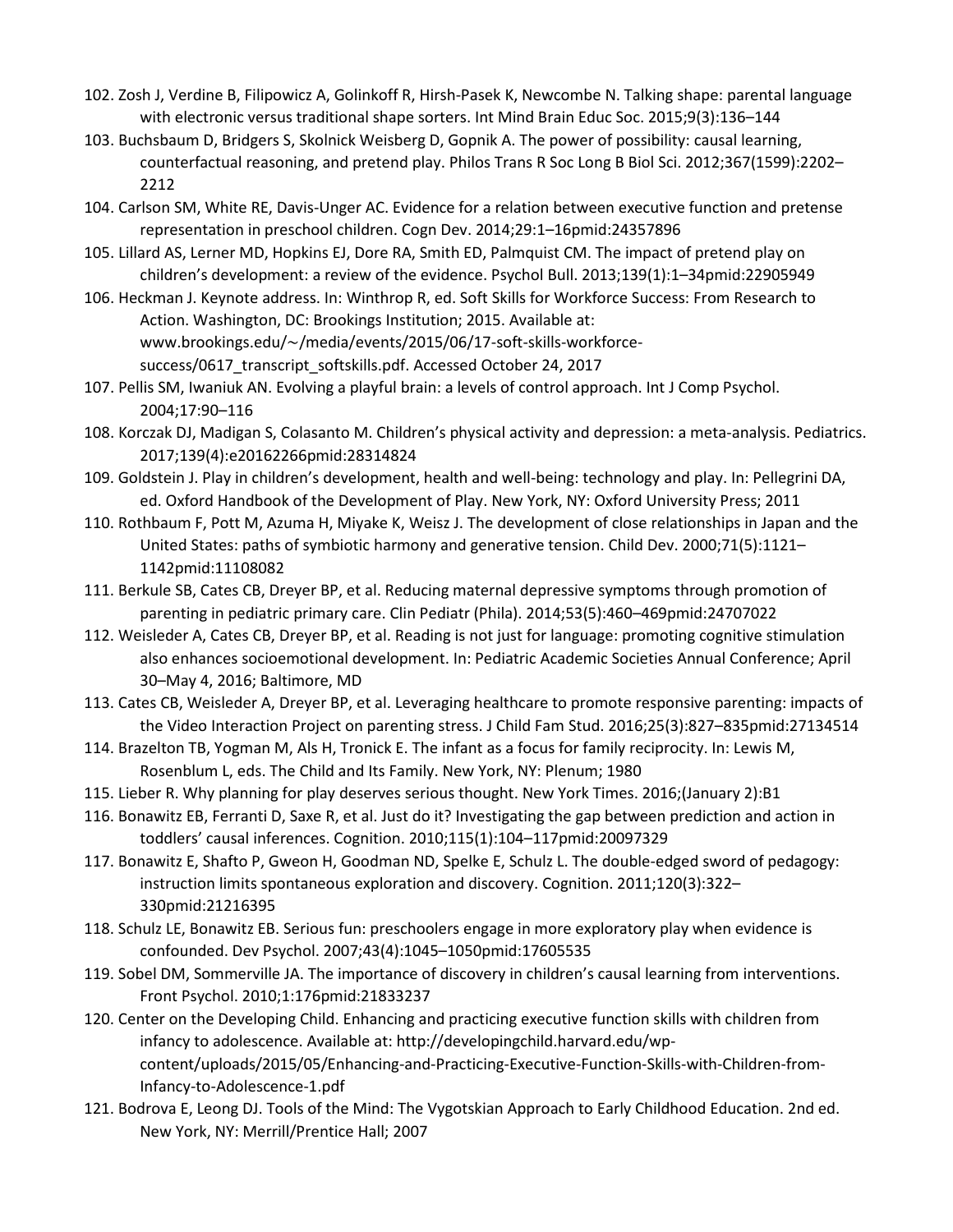- 122. Domitrovich CE, Cortes RC, Greenberg MT. Improving young children's social and emotional competence: a randomized trial of the preschool "PATHS" curriculum. J Prim Prev. 2007;28(2):67–91pmid:17265130
- 123. Yerkes RM, Dodson JD. The relation of strength of stimulus to rapidity of habit-formation. J Comp Neurol Psychol. 1908;18(5):459–482
- 124. Blair C, Raver CC. Closing the achievement gap through modification of neurocognitive and neuroendocrine function: results from a cluster randomized controlled trial of an innovative approach to the education of children in kindergarten. PLoS One. 2014;9(11):e112393pmid:25389751
- 125. Diamond A, Lee K. Interventions shown to aid executive function development in children 4 to 12 years old. Science. 2011;333(6045):959–964pmid:21852486
- 126. Blair C, Granger DA, Willoughby M, et al; FLP Investigators. Salivary cortisol mediates effects of poverty and parenting on executive functions in early childhood. Child Dev. 2011;82(6):1970–1984pmid:22026915
- 127. Louv R. Last Child in the Woods: Saving Our Children From Nature-Deficit Disorder. Chapel Hill, NC: Algonquin Books; 2008
- 128. Tandon PS, Zhou C, Christakis DA. Frequency of parent-supervised outdoor play of US preschool-aged children. Arch Pediatr Adolesc Med. 2012;166(8):707–712pmid:22473885
- 129. Hofferth SL, Sandberg JF. Changes in American children's time, 1981-1997. Adv Life Course Res. 2011;6:193–229
- 130. Bishop R. Go out and play, but mean it: using frame analysis to explore recent news media coverage of the rediscovery of unstructured play. Soc Sci J. 2013;50(4):510–520
- 131. Hirsh-Pasek K, Golinkoff RM. Transforming cities into learning landscapes. Available at: https://ssir.org/articles/entry/transforming\_cities\_into\_learning\_landscapes. Accessed October 24, 2017
- 132. Ridge KE, Skolnick Weisber D, Ilgaz H, Hirsh-Pasek KA, Golnikoff RM. Supermarket speak: increasing talk among low socio-economic status families.Mind Brain Educ. 2015;9(3):127–135
- 133. Radesky JS, Eisenberg S, Kistin CJ, et al. Overstimulated consumers or next-generation learners? Parent tensions about child mobile technology use. Ann Fam Med. 2016;14(6):503–508pmid:28376436
- 134. Anderson DR, Pempek TA. Television and very young children. Am Behav Sci. 2005;48(5):505–522
- 135. Adachi PJ, Willoughby T. The link between playing video games and positive youth outcomes. Child Dev Perspect. 2017;11(3):202–206
- 136. Radesky JS, Zuckerman B. Learning from apps in the home: parents and play. In: Kucirkova N, Falloon G, eds. Apps, Technology, and Younger Learners: International Evidence for Teaching. Oxford, United Kingdom: Routledge; 2017
- 137. American Academy of Pediatrics. Growing up digital. In: Media Research Symposium; October 1, 2015; Berlin, Germany
- 138. Lillard AS, Peterson J. The immediate impact of different types of television on young children's executive function. Pediatrics. 2011;128(4):644–649pmid:21911349
- 139. American Academy of Pediatrics Council on Communications and Media. Policy statement: children, adolescents, and the media. Pediatrics. 2016;132(5):958–961
- 140. American Academy of Pediatrics Council on Communications and Media. Policy statement: media and young minds. Pediatrics. 2016;138(5):89–92
- 141. Rich M. Health importance of media on children. In: American Academy of Pediatrics National Conference and Exhibition; October 2016; San Francisco, CA
- 142. Hirsh-Pasek K, Golinkoff RM. The great balancing act: optimizing core curricula through playful learning. In: Zigler E, Gilliam W, Barnett S, eds. The Preschool Education Debates. Baltimore, MD: Brookes Publishing Co; 2011:110–116
- 143. Christakis E. The Importance of Being Little. New York, NY: Viking Press; 2016